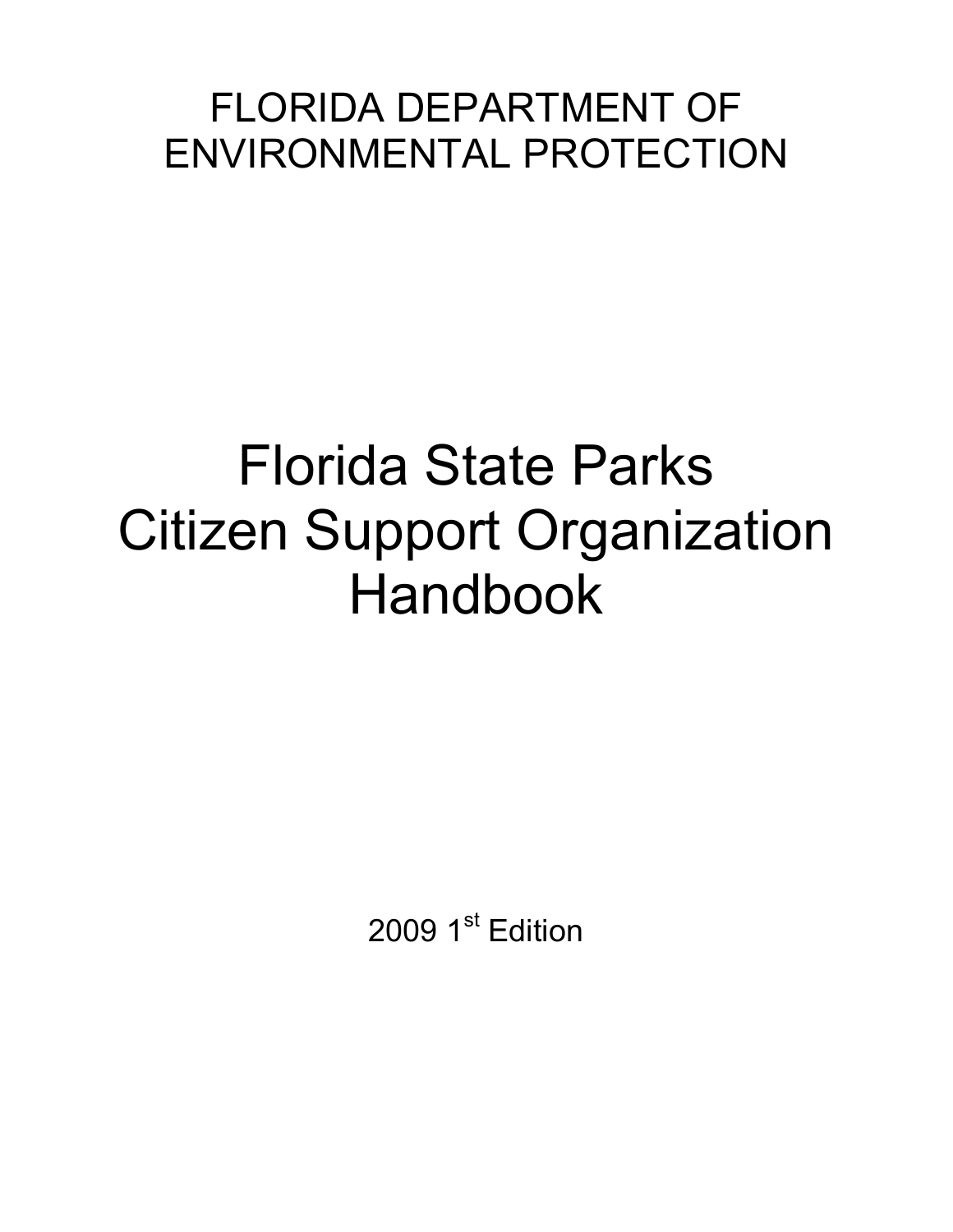

Alternate format available upon request.

This handbook was designed to be viewed electronically and in this format may be enlarged by increasing the zoom percentage on the Adobe Reader Select & Zoom toolbar. A [Large Print CSO Handbook](http://floridastateparks.org/cso/docs/2009CSOHandbook_LP.pdf) is available for printing, however, some Appendix items (forms) remain standard size.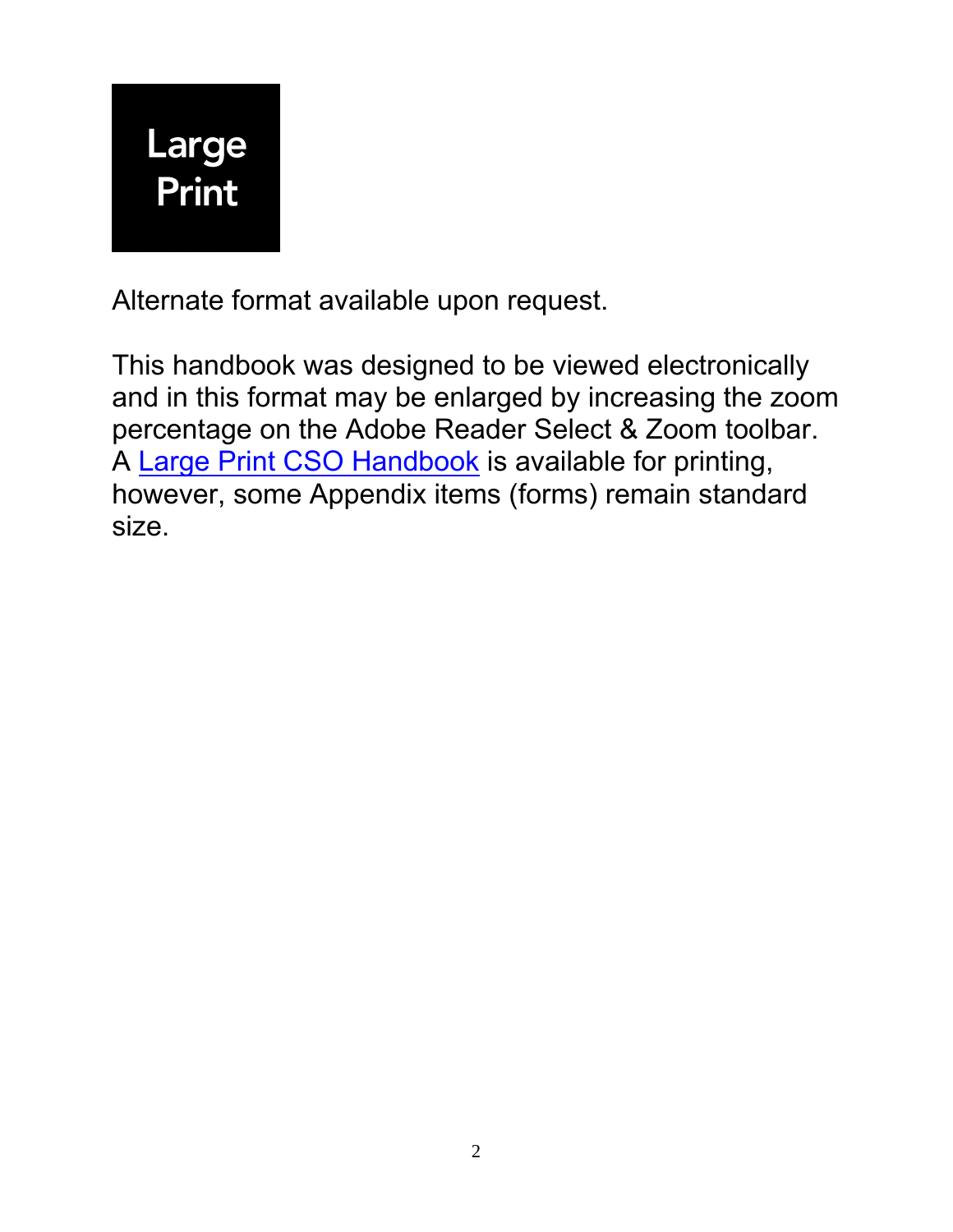### **FORWARD**

For many years, the Florida State Parks have enjoyed a special partnership with Citizen Support Organizations (CSO). These volunteer organizations, made up of community members, business people, retirees and young people have served to protect and support the amazing natural, cultural and historic resources unique to this unique state.

State Parks CSOs have donated thousands of hours and raised millions of dollars to ensure these incredible treasurers will be preserved. As a result, visitors to the state parks can be assured of quality, nature based recreational opportunities for generations to come.

This handbook has been produced to inform CSO boards of state park procedures and practices to help you as you conduct the business of the CSO. Please note: this handbook is merely a reference tool; the entire staff of the park service is at your disposal to assist you.

On behalf of the Florida Park Service and the millions of annual visitors, your work and dedication to support state parks is greatly appreciated!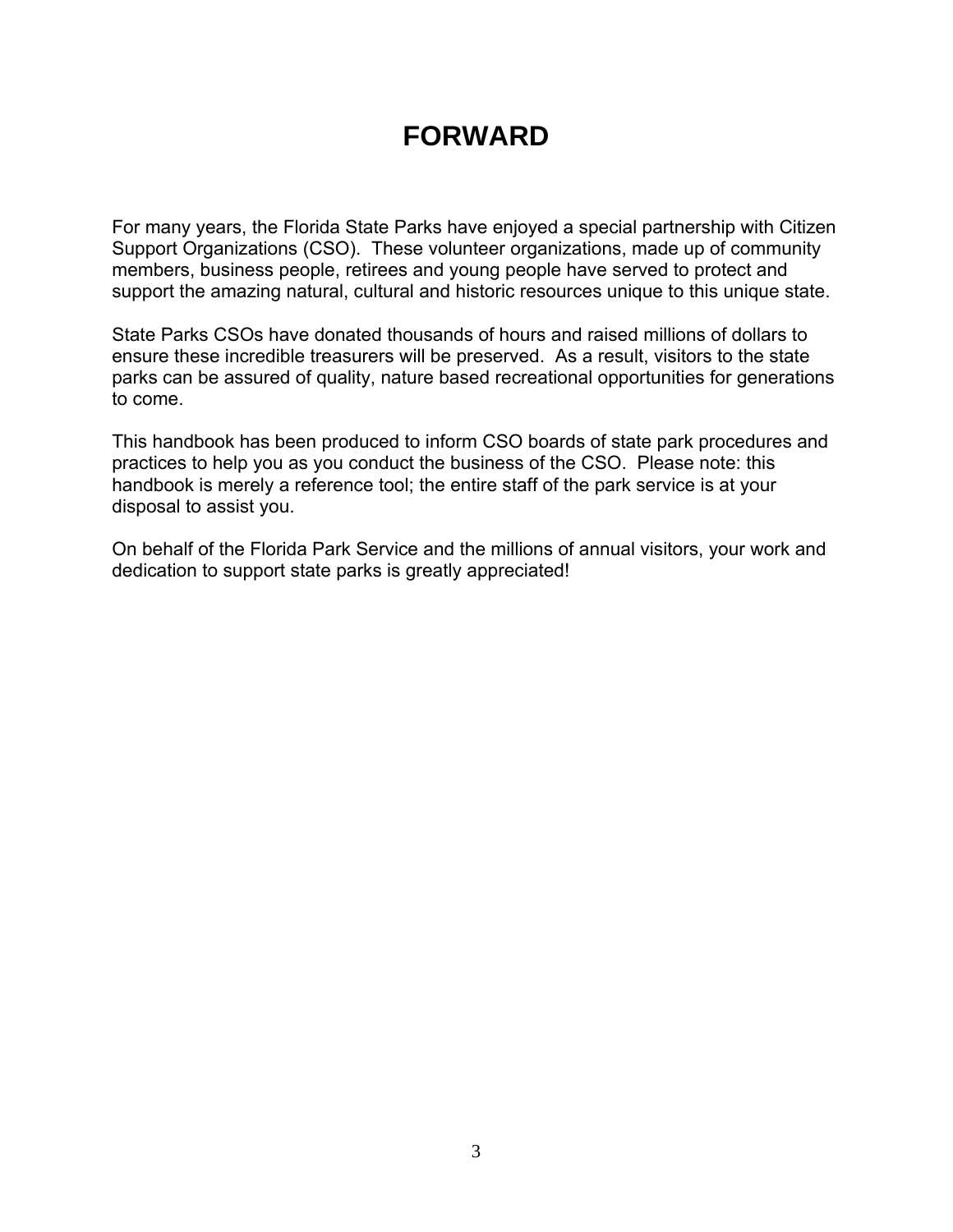#### **TABLE OF CONTENTS**

| <b>Table of Contents</b> |                                                                                              | Page           |
|--------------------------|----------------------------------------------------------------------------------------------|----------------|
| <b>Forward</b>           |                                                                                              | 3              |
|                          | <b>Chapter 1 – Introduction</b>                                                              |                |
| 1.1                      | Purpose and Mission of Park CSO                                                              | 6              |
| 1.2                      | Relationship to the Division                                                                 | $6 - 7$        |
| 1.3                      | Park Unit Management Plans                                                                   | $\overline{7}$ |
| 1.4                      | Role of the Park Manager                                                                     | $\overline{7}$ |
| 1.5                      | Role of the Park Programs Development Specialist                                             | $\overline{7}$ |
|                          | <b>Chapter 2 - Guidelines and Procedures</b>                                                 |                |
| 2.1                      | Use of Park Facilities                                                                       | 9              |
| 2.2                      | <b>CSO Special Events</b>                                                                    | $9 - 10$       |
| 2.3                      | <b>Operating Concessions</b>                                                                 | 10             |
| 2.4                      | <b>Fund Raising Guidelines</b>                                                               | 10             |
|                          | 2.4.1 Solicitation of Contributions                                                          | 11             |
|                          | 2.4.2 Establishment of Endowments                                                            | 11             |
|                          | 2.4.3 Grant Solicitation Procedures                                                          | 11             |
| 2.5                      | Partnership in Parks Program                                                                 | $11 - 12$      |
| 2.6                      | Park Staff Handling of CSO Funds                                                             | 12             |
| 2.7                      | <b>Contracting Requirements</b>                                                              | 12             |
| 2.8                      | Publicizing Florida State Parks to the Public                                                | 13             |
| 2.9                      | <b>Financial &amp; Management Standards</b>                                                  | 13             |
| 2.10                     | <b>CSO Dissolution Procedures</b>                                                            | 13             |
|                          | <b>Chapter 3 - Reporting Requirements</b>                                                    |                |
| 3.1                      | <b>Reporting CSO Volunteer Hours</b>                                                         | 14             |
| 3.2                      | Annual Program Plan                                                                          | 14             |
| 3.3                      | <b>Annual Financial Report</b>                                                               | 14             |
| 3.4                      | Failure to Submit the Annual Financial Report                                                | 14             |
| 3.5<br>3.6               | Florida Division of Corporations Annual Report<br>Annual Internal Revenue Service Tax Return | 15             |
| 3.7                      |                                                                                              | 15             |
|                          | Florida Department of Revenue Sales and Use Tax                                              | 15<br>15       |
| 3.8                      | Florida Department of Revenue Corporate Income Tax Return                                    |                |
|                          | <b>Chapter 4 - Organizational Reviews</b>                                                    |                |
| 4.1                      | <b>CSO Management Review</b>                                                                 | 16             |
| 4.2                      | <b>Inspector General Audits</b>                                                              | 16             |
| 4.3                      | <b>Independent Financial Audit</b>                                                           | 16             |
| 4.4                      | <b>CSO Operational Reviews</b>                                                               | 16             |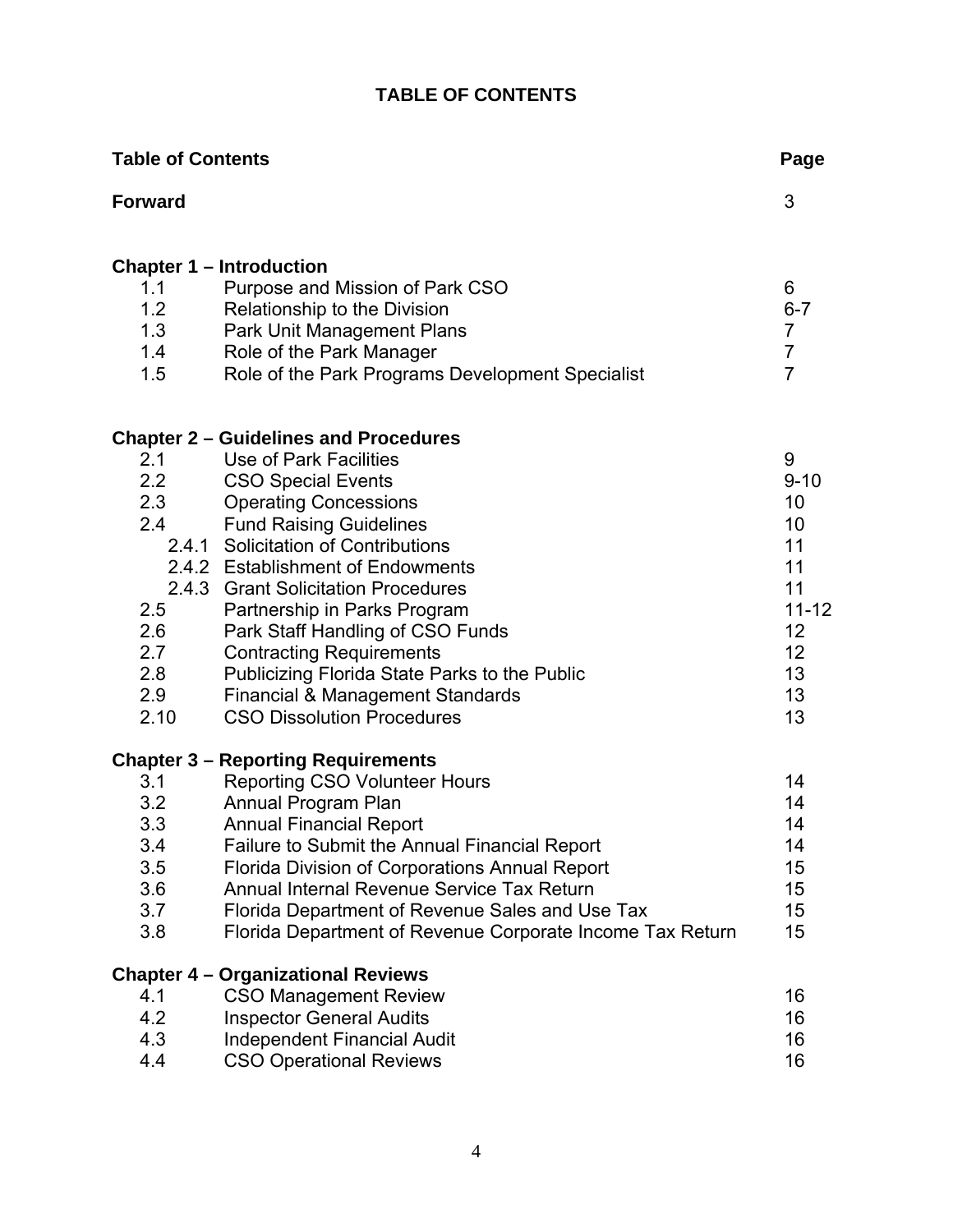#### **Chapter 5 – Frequently Asked Questions**

| 5.1 | Lobbying                            | 17 |
|-----|-------------------------------------|----|
| 5.2 | Open Records Law                    | 17 |
| 5.3 | <b>Conflict of Interest</b>         | 17 |
| 5.4 | <b>Hiring Employees</b>             | 17 |
| 5.5 | <b>Volunteer Liability Coverage</b> | 17 |
| 5.6 | <b>Fidelity Bonds</b>               | 17 |
| 5.7 | <b>Ethics Laws</b>                  | 18 |
| 5.8 | How Parks Get State Funding         | 18 |
|     |                                     |    |

#### **Appendix**

| 1.0 | Partnership in Parks (PIP) Application and Budget Sheet | $20 - 22$ |
|-----|---------------------------------------------------------|-----------|
| 2.0 | <b>Contracting Guidelines and Language</b>              | $23 - 24$ |
| 3.0 | Dissolution Procedures for a CSO                        | 25        |
| 4.0 | <b>Financial Report Format</b>                          | $26 - 28$ |
| 5.0 | CSO Annual Financial Report Tracking Process            | 29        |
| 6.0 | <b>CSO Management Review Documents</b>                  | $30 - 37$ |
| 7.0 | <b>CSO Annual Reporting Matrix</b>                      | 38        |
| 8.0 | <b>Important Contact Information</b>                    | 39        |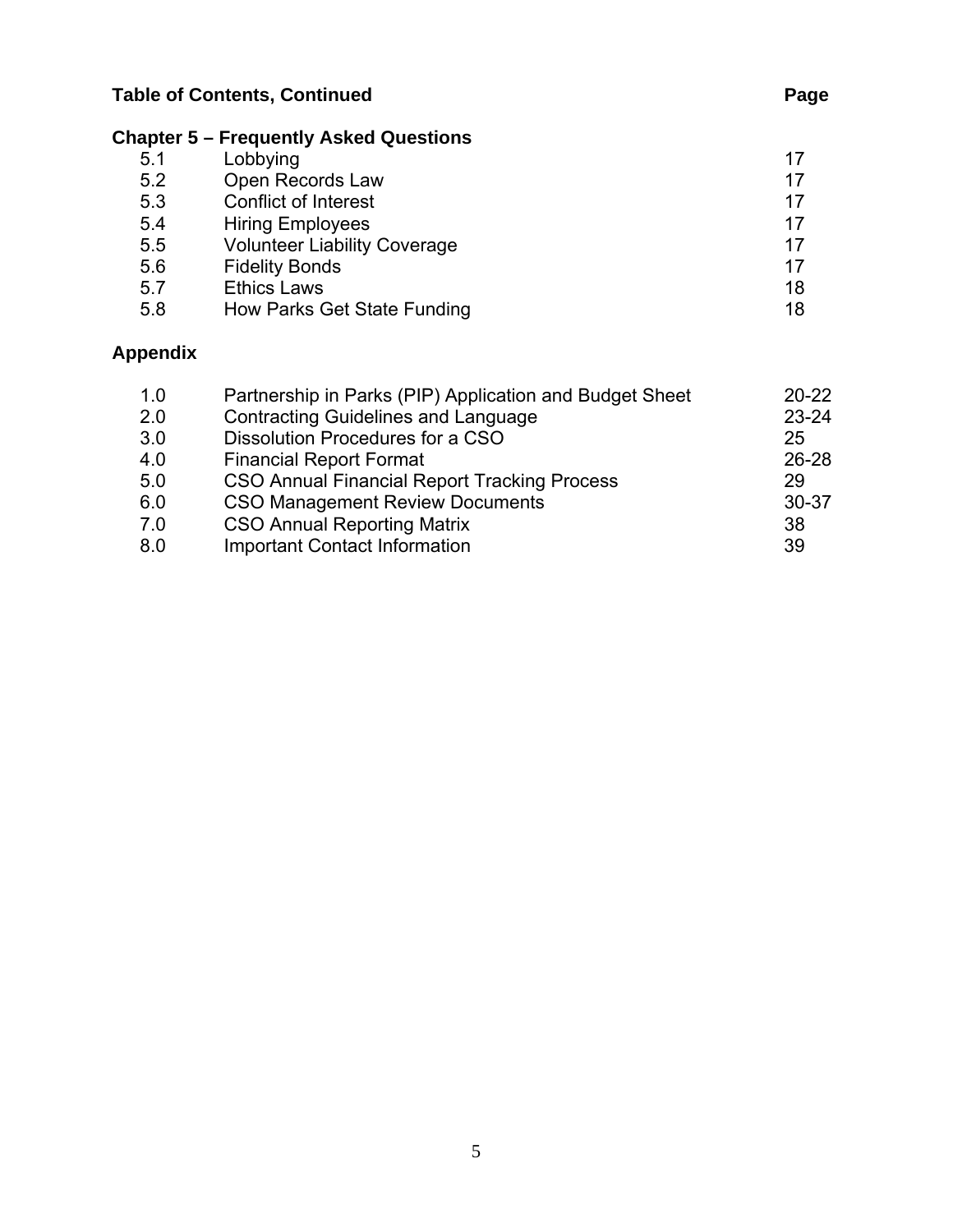#### **CHAPTER 1**

#### **INTRODUCTION**

#### **1.1 Purpose and Mission of a Park Citizen Support Organization**

Section 258.015, Florida Statutes states that the purpose of a citizen support organization (CSO) is to "operate for the direct or indirect benefit of the state park system or individual units of the state park system." In other words, the purpose of a CSO is to support the missions of the Department of Environmental Protection (Department) and the Division of Recreation and Parks (Division). This partnership is outlined in the Agreement between the CSO and the Division.

By statute, CSOs are authorized to raise funds, seek and receive grants, accept gifts, bequests of money and tangible or real property on behalf of their host parks. In addition to monetary support, CSOs assist the parks through increasing community awareness and involvement in the parks and its programs.

The CSO supports the park by working on park projects or raising money to help meet the needs of a park as defined by park management and the Unit Management plan. The assistance CSOs provide the park may include but not limited to, recruiting volunteers, helping with special work projects, serving as guides and docents and conducting tours or special programs. Members in the organization can also develop and promote special events and market the park and its programs to the community.

#### **1.2 Relationship to the Division**

A CSO is an independent non-profit corporation with a partnership agreement, or CSO agreement, with the Division. The CSO agreement: outlines the scope of activities, roles and responsibilities of the CSO, the park manager, the District and Division; reporting requirements; and, other guidelines for operation.

Park staff and CSO members should have a close working relationship. In order to accomplish the goals and objectives of the CSO and the Division establishing trust and understanding between members and the park staff is crucial. Clearly defined roles, accountability and cooperation are needed for a functional, productive and rewarding relationship.

The park manager as contract manager, should attend CSO meetings. If the manager is unable to attend, park staff may represent the park at the meetings. From time to time, other park staff may be asked by the Park Manager to assist with CSO projects, such as coordinating or organizing a specific event. No park staff or manager may serve as a director on a CSO board.

*It is important to note that although park staff cannot serve as a CSO board member or officer, he or she may become a member of a park CSO. Family members and relatives of a park staff person may serve on a CSO board as a member or an officer.*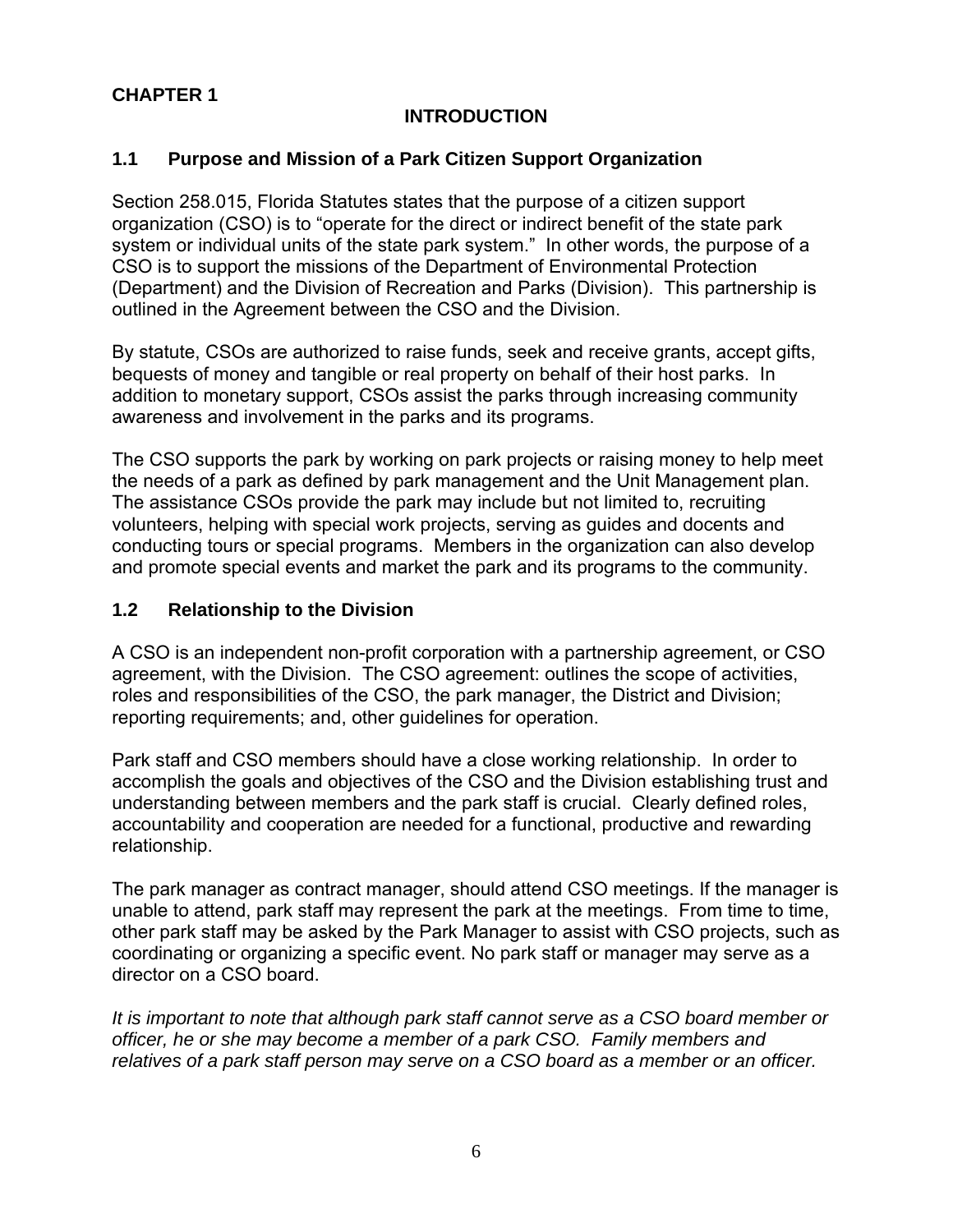An effective CSO is an important partner for the park or unit. Many park goals can be accomplished with the CSOs financial and volunteer support. The CSO exists to provide support for the operation of the park or unit. It is not intended that the CSO oversee the day to day operation of the park or unit or to otherwise replace the park management or staff.

#### **1.3 Park Unit Management Plans**

The state park Unit Management Plan is the basis for all aspects of planning, budgeting, development, management and administration of the park. Park Unit Management Plans consist of three interrelated components: resource management, land use and implementation. The resource management component complements the land use component by identifying the various measures and programs needed to achieve resource management objectives. The land use component allocates the park's fixed supply of natural, cultural and recreational resources according to their optimum uses. The implementation component summarizes the actions that will be needed to implement the plan and provides cost estimates and schedules for completion.

The Park Manager uses the Unit Management Plan as a guide for projects and park development. The CSO should become familiar with and discuss the Unit Management Plan with their Park Manager and utilize it as a tool when considering projects to undertake.

#### **1.4 Role of the Park Manager**

The Park Manager is the CSO Agreement contract manager and the primary point of contact for the CSO. By attending all CSO meetings, the Park Manager can promote a successful working relationship. The Park Manager shall be responsible for:

- Serving as the primary contact for the CSO on behalf of the Division.
- Effectively communicating the mission, policies, procedures and guidelines of the Division to the CSO.
- Ensuring the CSO complies with the terms of the CSO Agreement.
- Ensuring that CSO programming and projects are consistent with the park's needs and goals as defined in the park's Unit Management Plan.
- Providing copies of the park or unit's approved budget allocation, capital improvement plans and Unit Management Plan.
- Approving all CSO proposed events and projects in writing, as defined in the CSO agreement.
- Becoming actively involved with the CSO to ensure effective organizational health and support.
- Communicating questions and needs with the District or Central Office staff when necessary.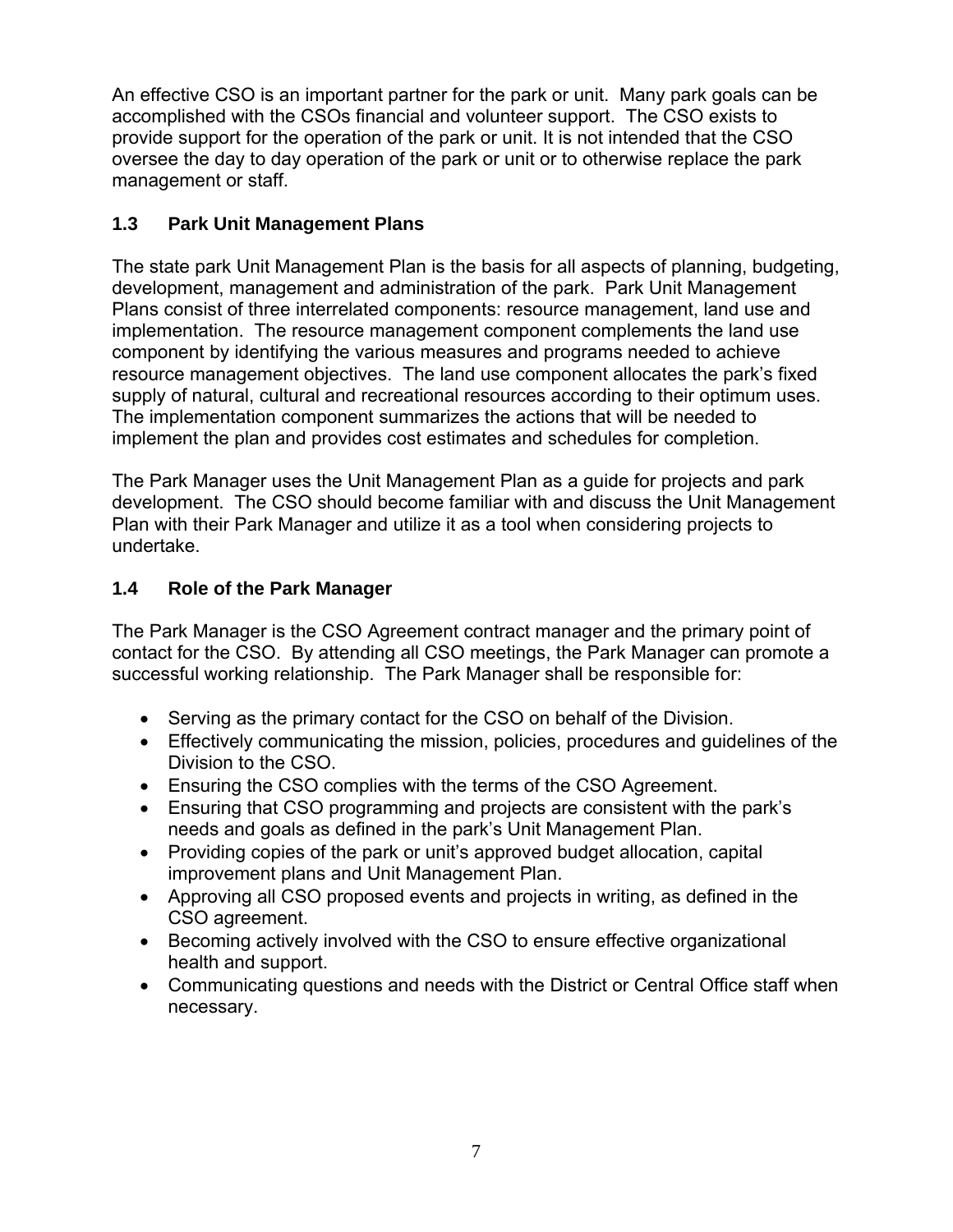#### **1.5 Role of the Park Programs Development Specialist**

One Park Programs Development Specialist (PPDS) is based in each of the five District offices across the state. He or she is the CSO contact person for the District. The PPDS in each District accepts and reviews the Annual Financial Report, Department of State Annual Corporate Report, grant applications and agreements, and serves as an additional resource for the CSO and park management on issues. He or she attends CSO meetings or events periodically and provides guidance and support to both the CSO and park management. It is important that the PPDS, park manager and CSO develop a close working relationship to maximize the effectiveness of the partnership. **The PPDS is not an IRS tax advisor, nor can they give legal advice.**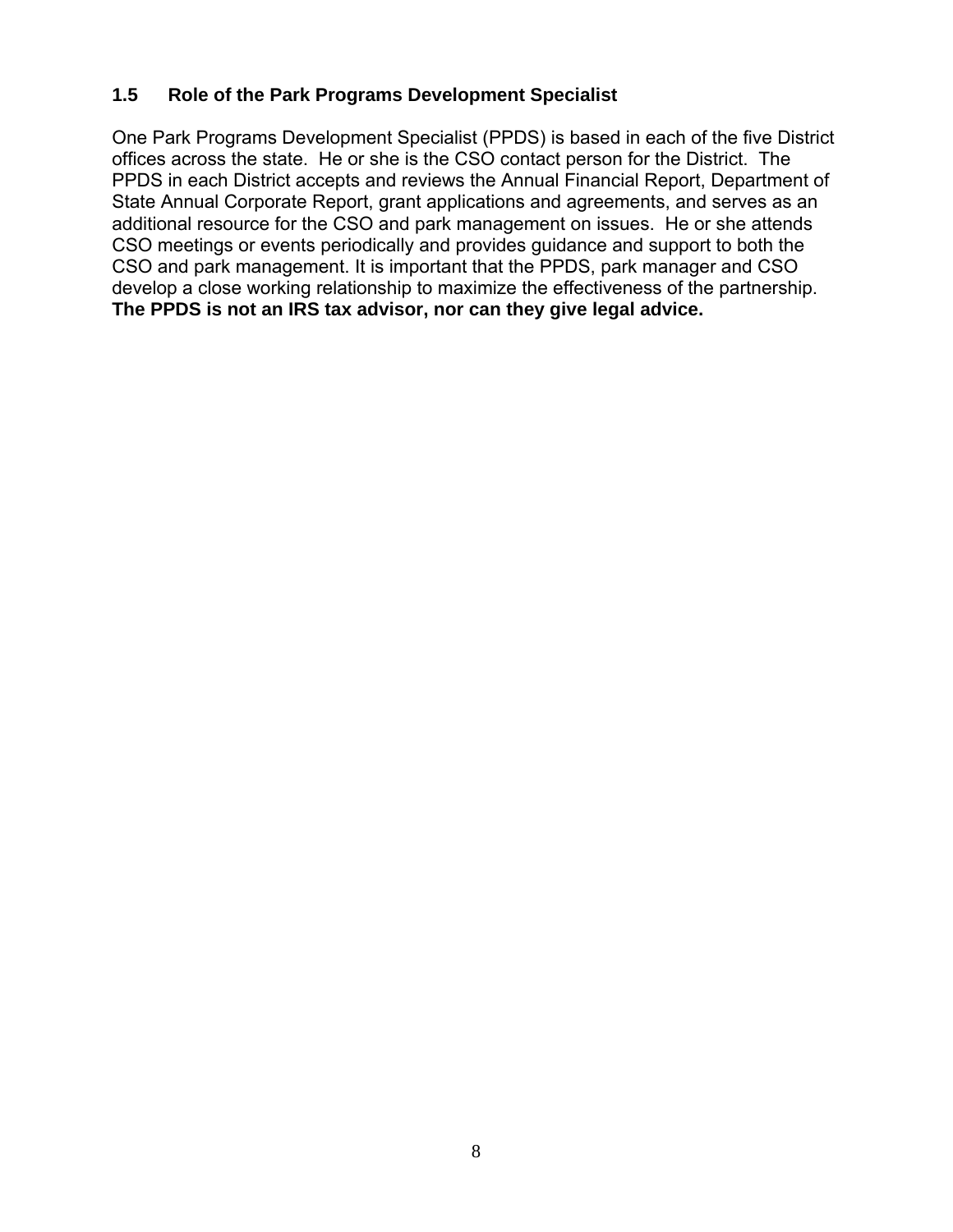#### **CHAPTER 2 GUIDELINES AND PROCEDURES**

#### **2.1 Use of Park Facilities**

The Division may permit the CSO to use, without charge, appropriate use of Park property, staff and facilities, in accordance with Chapter 258.015 (2), Florida Statutes; Chapter 62D-2, Florida Administrative Code and the Division's Operation Manual. In order to use Park property or facilities, the CSO must:

a. comply with the chapter of the Division's Operations Manual addressing CSOs;

b. annually develop and submit to the Park Manager for review and prior written approval an Annual Program Plan of all projects, activities and events it plans to conduct on park property, including designation of specific locations and times for each event, with the following exceptions:

(1) The park may not forgo its usual park entrance fee so that a CSO may charge an entrance fee for admission to the CSO functions which would close the park to normal visitation, except as provided in paragraph (c) of this section. This shall not be interpreted to preclude the CSO from seeking donations or charging separate fees for attendance at a CSO event within portions of the facility, but the following conditions must be met:

(a) Any events that are scheduled which restrict use of the park by the general public during normal park operating hours require approval by the Division Director. The request for an entrance fee or donation by a CSO must not interfere with or restrict the use of the park by the general public.

(b) A CSO request to charge an entrance fee in lieu of the park entrance fee must be made in writing and sent by the Park Manager to the District Bureau Chief. The District Bureau Chief shall forward the request to the Division Director for approval. The request should be made a minimum of three months in advance to ensure its timely disposition.

(c) If an entrance fee or donation is approved in lieu of the regular park entrance fee, the CSO shall pay the park an amount based on the pedestrian park entrance rate per car or per person. The actual amount to be paid is to be negotiated between the CSO and the Park Manager.

The Park Manager may grant permission to the CSO for after-hours use of the facilities or to close portions of the park or unit to visitors during regular daylight hours as long as visitors have a reasonable opportunity to use other parts of the park or unit. These requests require careful consideration.

#### **2.2 CSO Special Events**

Many CSOs sponsor special events to raise money and community awareness for the park or to bring in volunteers to support a park activity. All events conducted on the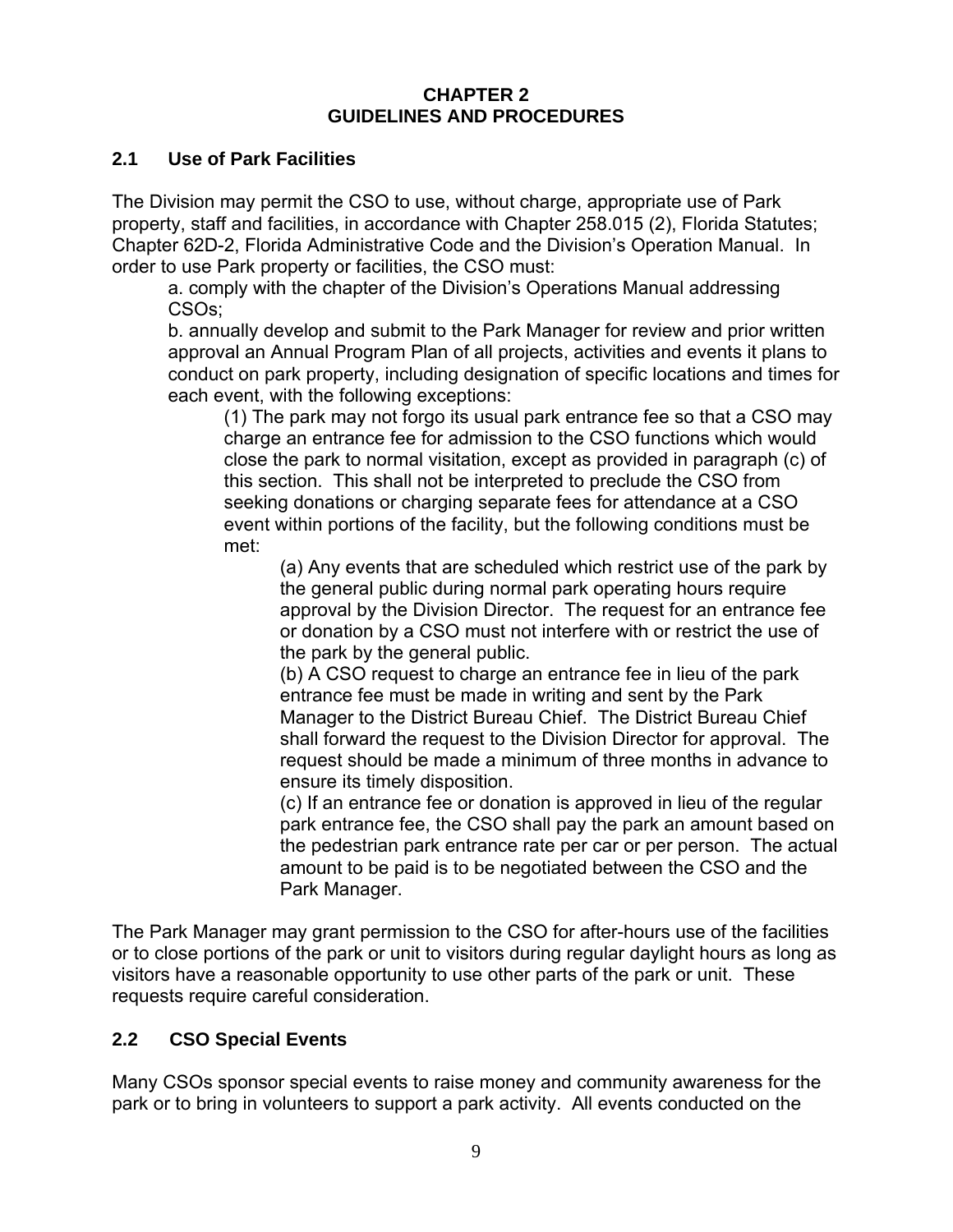property or in the name of the park must be approved in advance by the Park Manager. Once the Park Manager has approved an event, the CSO must take the following steps:

- The event and details must be approved in writing by the Park Manager prior to any publicity being released about the event;
- The CSO must execute a "Short Term Vendor Permit" with all vendors who will be connected with the event; (*see Section 2.3*)
- Copies of all event contracts, proof of insurance and vendor permits must be provided to the Park Manager prior to the event date;
- Submit event information to the appropriate park contact so the information will be listed in the Online Park Guide website.

#### **2.3 Operating Concessions**

The Division contracts with concessionaires to provide goods and services to park visitors. The types of contracts include: Visitor Service Agreements; Special Use Permits; and Concession Agreements. Another type of contract is a Full Service Vending Agreement which permits a contractor to provide vending machine products or washer and dryer equipment on park property. Under these contracts, the vendor returns a negotiated percentage of the proceeds to the Division to be deposited in the State Park Trust Fund.

A CSO may submit a proposal for any advertised call for Business Plans for a concession operation. If selected, the CSO will enter into a Concession Agreement with the Department of Environmental Protection. Under the Concession Agreement, the CSO shall comply with the guidelines and conditions required of all other concessionaires. Additionally, the negotiated percentage of gross sales or monthly fee from the operation would be deposited in the State Park Trust Fund.

Other concessions which may be approved by the Park Manager to operate on park property are established by the CSO and managed and operated by volunteers. The proceeds from these concessions are retained by the CSO for use in meeting their fund raising goals for programs and activities which benefit the park.

#### **It is important that the CSO discuss any or all of these options with the Park Manager prior to making a decision to operate a concession**

#### **2.4 Fund Raising Guidelines**

In support of the park or parks, a CSO can hold fund raisers, seek and receive grants and accept gifts and donations of cash. Since monies are being generated in the name of the park, a public entity, certain guidelines apply.

- All fund raising activities must be approved by the Park Manager.
- The projects for which the funds are raised must be consistent with the mission of the CSO, the needs of the park and the goals of the Division, as defined by the Unit Management Plan.
- All funds raised must be accounted for using standard accounting procedures and all applicable Department of Revenue and IRS rules must be followed.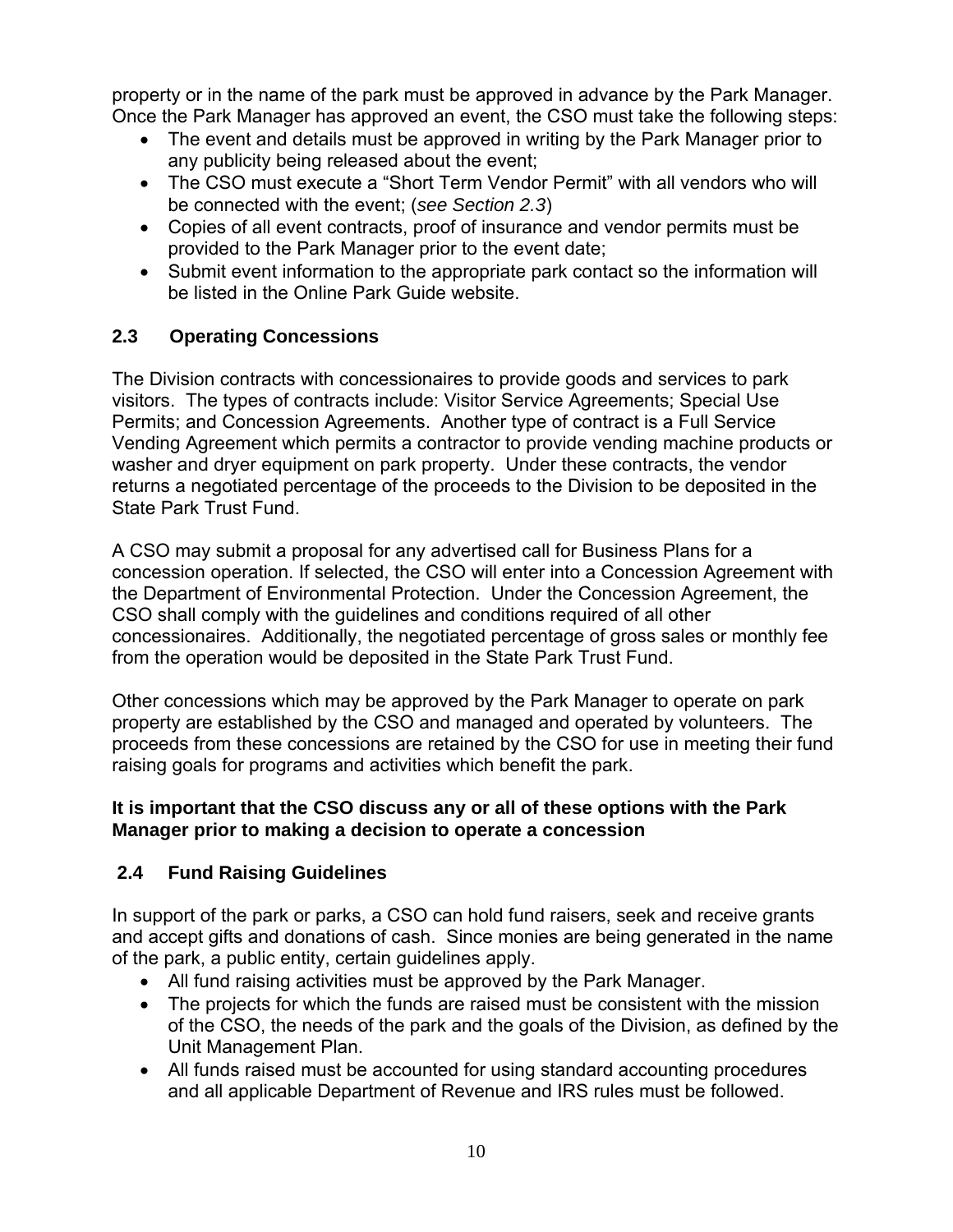**2.4.1 Solicitation of Contributions**- Some organizations which conduct fund raising activities are required to register their organizations with the Consumer Division of the Department of Agriculture. Florida State Park CSOs do not need to register with the Department of Agriculture. Section 496.403 Florida Statute states: "Section 496.401 to 496.424 do not apply to bona fide religious institutions, educational institutions, and state agencies or other government entities or persons or organizations who solicit or act as professional fundraising consultants solely on their behalf."

**2.4.2 Establishment of Endowments-** An endowment, funded by donations and investment income, is a permanent pool of money whose earnings benefit the recipient organization. Only the earnings, not the principle, may be spent by the organization for specific purposes, as determined by the Board or in some cases, the donor. There is no prohibition to the CSO accepting or establishing an endowment fund.

CSOs may want to consider establishing a cash reserve prior to creating an endowment. Since an endowment is a permanent fund in which contributions may not be spent, a CSO board may want to consider first establishing a cash reserve fund where both contributions and earnings are available to meet emergency needs.

Prior to establishing an endowment fund, the CSO and Park Manager should be in agreement that such a fund is in the best interest of the park and the CSO.

**2.4.3 Grant Solicitation Procedures** -All projects for which a CSO requests grant funds must be consistent with Division goals, policies and applicable Unit Management Plans. The applicant CSO must clearly identify the source of any required matching funds and secure such funds prior to requesting the grant. All proposals shall be reviewed and approved by the Division before the CSO may submit the grant proposal to the granting agency or foundation.

The approval process begins with the Park Manager. The Park Manager will forward the proposal to the District office for consideration. The proposal should be submitted to the Park Manager and PPDS at least twenty working days prior to the granting agency deadline to allow sufficient time for review. Once the grant proposal has been reviewed and approved by the District and Central Office Bureau Chief the PPDS will notify the CSO that their application can be submitted to the granting agency or foundation.

#### **2.5 Partnership in Parks Program**

The Partnership in Parks Program (PIP) was established in 1996 to provide matching state funds for proposed state park projects sponsored by CSOs. The intent of the program is to encourage private contributions to assist in funding park development projects.

The proposed project must have a minimum budget of \$100,000. If approved, the state will provide 40% of the project costs and the CSO is required to provide cash or evidence of cash, such as a letter of credit, CS, etc., for the additional 60% of the costs. All projects should be completed within 18 months of approval of the PIP project.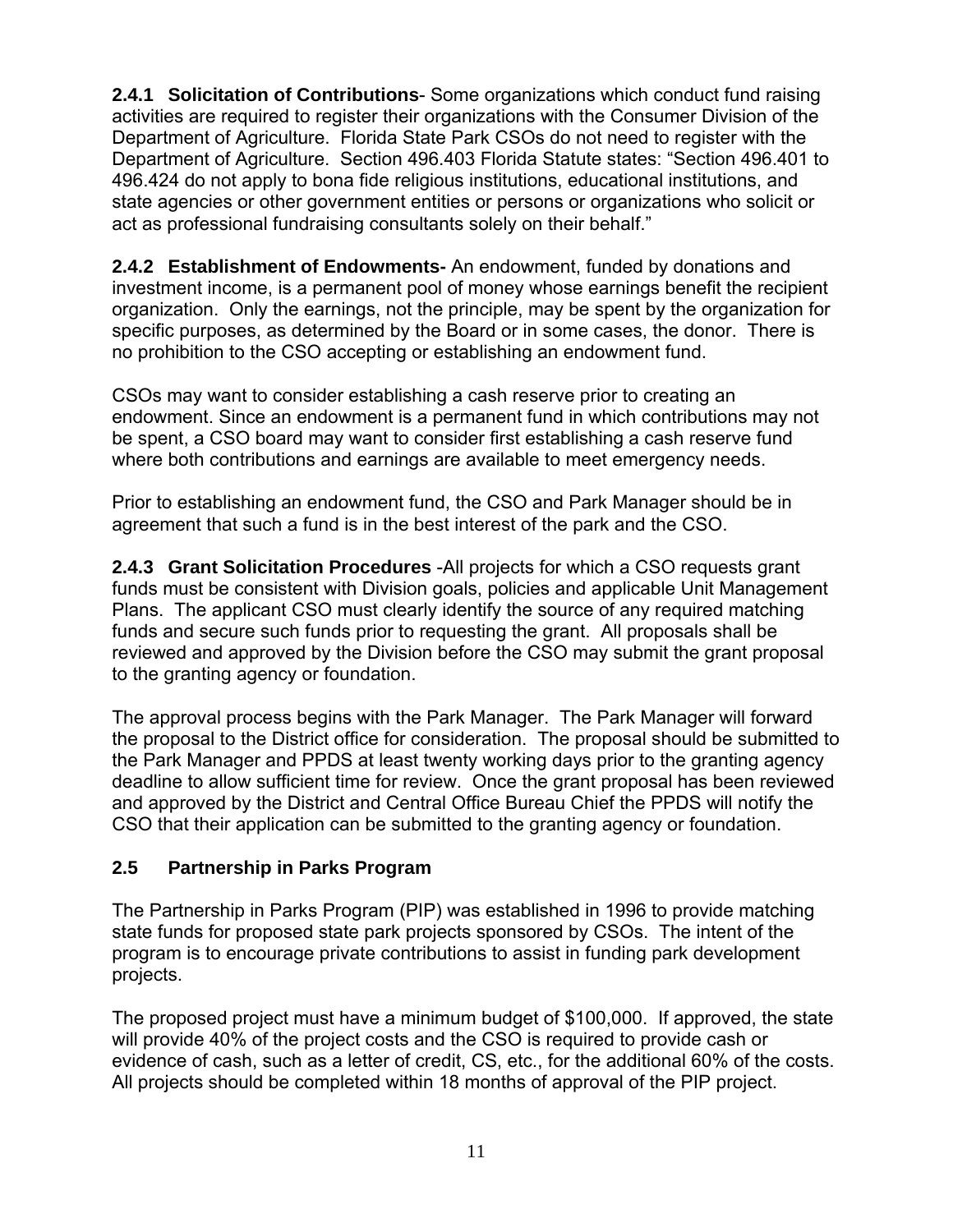The application process and conditions are as follows:

- The CSO must submit a Partnership in Parks Application and Project Budget Sheet to the Park Manager (available from the Park Manager- a sample is found in *Appendix* 1.0)
- The Park Manager will circulate the application through the appropriate Division offices for approval.
- If approved, the Division will send the CSO a Letter of Intent indicating the project has been approved and fund raising efforts may begin.
- The CSO will notify the Park Manager when it has generated the cash to meet the 60% of the project costs and certify the availability of the cash.
- The Park Manager will complete and send a Project Commencement Form, Project Budget Form and Project Allocation Budget sheet to the District for review and approval.
- The Division will execute contracts and agreements with vendors and contractors for the work to be performed.
- The appropriate bureau will supervise, approve and assist with planning design and oversight of all of the work performed.
- The park will submit quarterly status and financial reports to the Office of Financial Management.
- The CSO will submit a Project Completion Form to the park at the completion of the project.

#### **2.6 Park Staff Handling of CSO Funds**

Division and park staff are authorized to collect and deposit funds which have been collected on behalf of the park or unit's CSO whether from sales of merchandise, donations, fees or any other funds. Handling funds on behalf of the CSO by park staff or volunteers shall be in conformance of specific accounting standards as established by the CSO board. Those standards are to be in writing and made available to all who handle money on behalf of the CSO. At a minimum, the standards must include the following: CSO funds must be kept separate and not co-mingled with state funds or placed in agency cash registers.

#### **2.7 Contracting Requirements**

Throughout the year, many CSOs execute contracts for various services and projects, including contracts for construction, rental equipment, food and entertainment vendors, and for professional services. It is always advisable for the CSO to consult an attorney when signing a contract to ensure that the CSOs and the state's interests are protected. The CSO board should consider adopting a policy requiring all major contracts be reviewed and approved by the entire CSO board prior to execution unless the board specifically authorizes an officer to act on its behalf.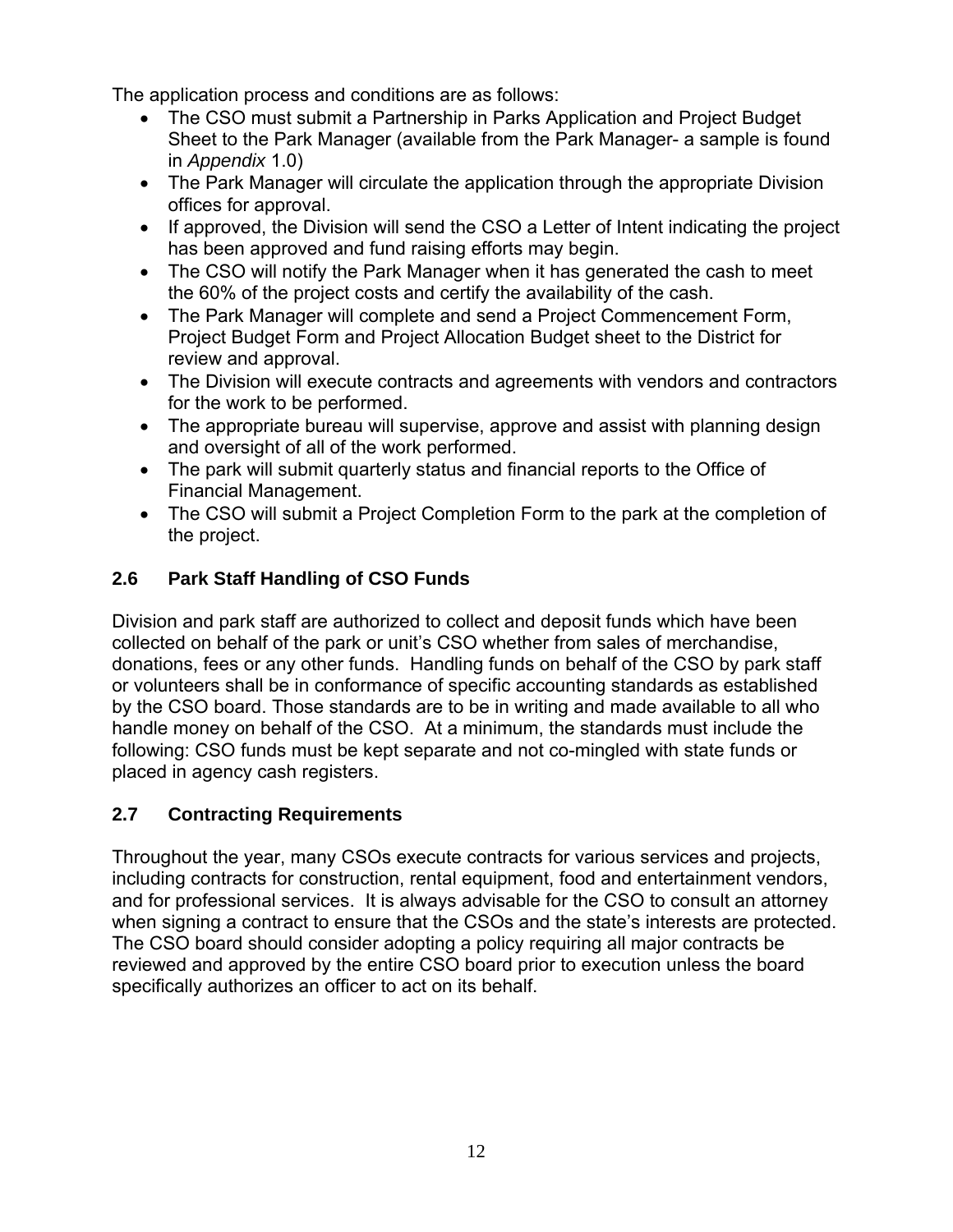#### **2.8 Publicizing Florida State Parks to the Public**

Many CSOs will find it necessary and important to publicize their parks, their activities in the parks and other messages of interest to the public. Although a CSO is not required to get approval from the Park Manager prior to making any media contact; it is strongly recommended to discuss any promotional or publicity plans with the Park Manager to verify the accuracy of the information and any other details which may be important to know.

#### **2.9 Financial & Management Standards**

The Florida Park Service CSOs are established as 501(c)(3) not for profit corporations whose funds are used to benefit the state park. Responsible financial management includes strategic planning, financial planning and establishing a financial reserve policy. The CSO board should actively set policy and ensure that the organization has adequate resources to carry out its mission. Under Florida law, nonprofit boards are responsible for management of the business and affairs of the organization in carrying out their responsibilities. The law imposes on these directors specific fiduciary duties of care, loyalty, and obedience to the law.

#### **2.10 CSO Dissolution Procedures**

The Park Manager and Division staff will make every effort to assist the CSO. If dissolution is ultimately the only solution, specific steps must be followed to dissolve a CSO which is under contract to the Department of Environmental Protection Division of Recreation and Parks and is incorporated as a not for profit corporation with the Secretary of State. The process must be consistent with provisions in Chapter 617, Florida Statutes which governs not for profit corporations.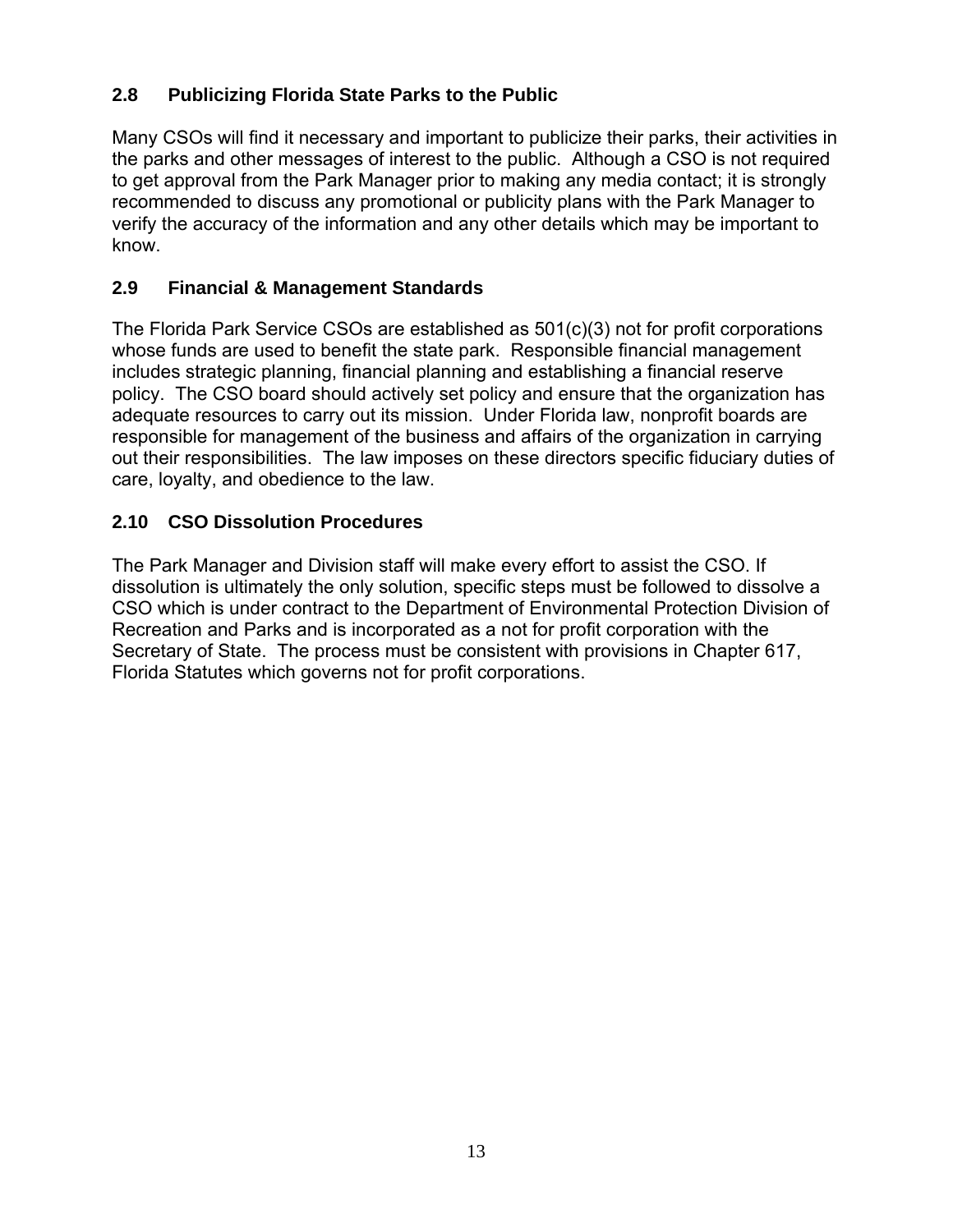#### **CHAPTER 3 REPORTING REQUIREMENTS**

#### **3.1 Reporting CSO Volunteer Hours**

Each park collects the number of hours volunteers contribute to the park. The names of the CSO board and members and the number of hours volunteered should be submitted monthly to the Park Manager. Accurate volunteer service records are used for many reasons; including the CSO Annual Financial Report, park quarterly Manpower Augmentation Report, information for potential donors, special 500 hour annual pass eligibility, grant matching and other recognition items for volunteer work.

#### **3.2 Annual Program Plan**

At the beginning of the fiscal year, the CSO shall provide a work plan of all its proposed projects, activities and events for the coming year to the Park Manager for review and approval. This plan should include the designation of a specific location, date and time for each identified use and event. This plan not only will allow the manager to adequately schedule staff and facilities but will help identify what goals the CSO and Park Manager have set for the coming year.

#### **3.3 Annual Financial Report**

Each CSO is required to submit an annual financial report to the Park Manager within six (6) months following the close of its fiscal year. This report identifies the CSOs income, expenditures and assets.

The financial report is an important document which serves two purposes. First, the report allows the Division to determine if a CSO is undertaking the activities for which it was established. Secondly, the report is a public document that provides information about the organization to potential donors and other interested parties. A CSO may use the financial report format provided in *Appendix 4.0* or submit a copy of their filed IRS Form 990 with the Schedule A attachment in lieu of the Annual Financial Statement. The links to helpful websites are found in *Appendix 8.0.*

In addition to the financial report or copy of IRS documents, the CSO President must include a cover letter which provides an overview of the year and describes developments in the organization/park as well as a statement of accomplishments. The Park Manager will send this report to the District Bureau Chief with a letter describing the impact of the CSO's activities and accomplishments for the year.

#### **3.4 Failure to Submit the Annual Financial Report**

The annual financial report is extremely important. Failure to submit the report in a timely manner could result in termination of the CSO Agreement. The delinquency procedures are described in *Appendix 5.0.*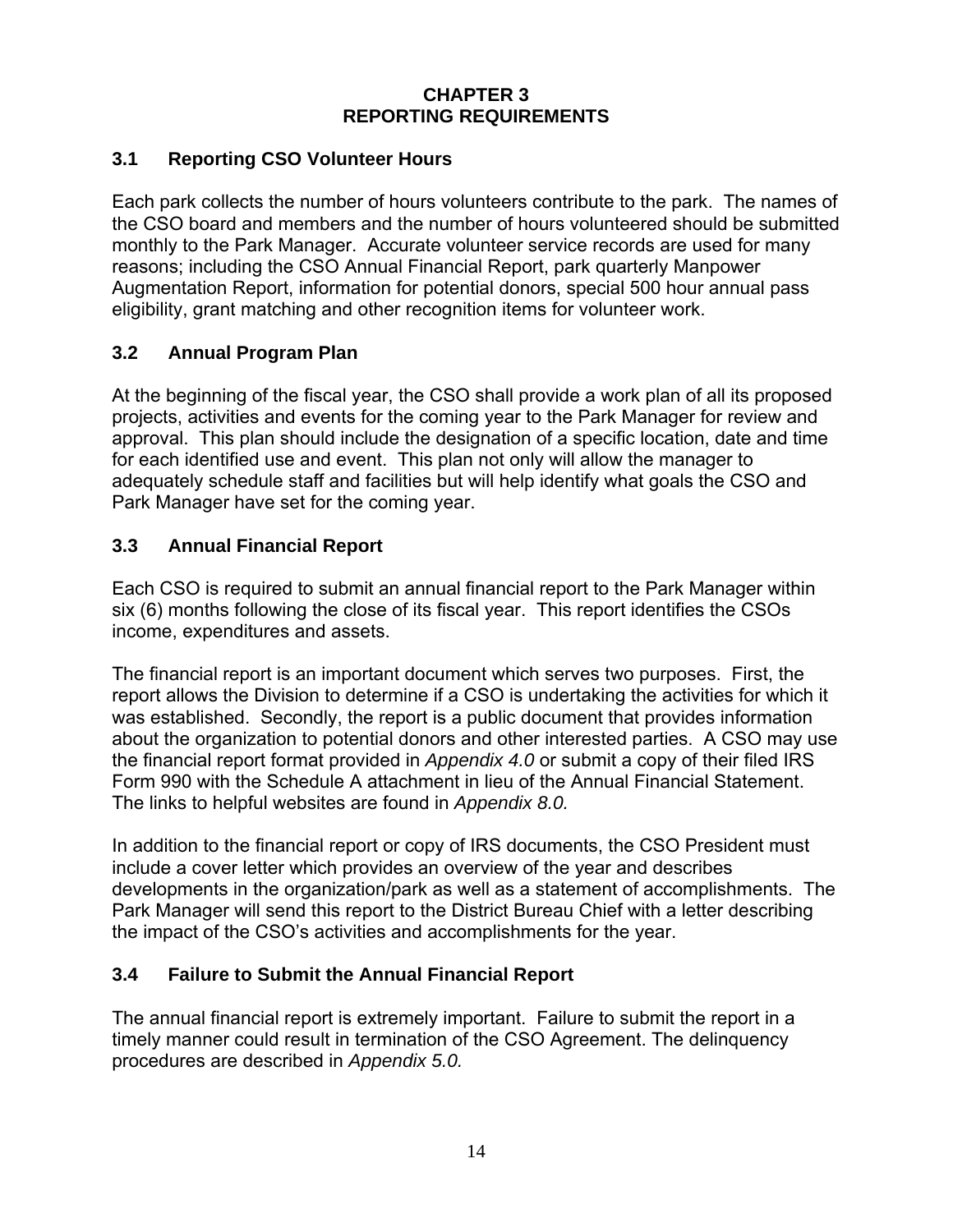#### **3.5 Florida Division of Corporations Annual Report**

Each organization incorporated in the state of Florida must file an Annual Report with the Secretary of State's Office by May  $1<sup>st</sup>$  of each year. This report verifies the names of the members of the board of the organization and the registered agent. The Department of State will notify the CSO of the annual filing deadline which must be filed electronically.

By statute, CSOs are exempt from paying Annual Report filing fees if the report is submitted through the Department of Environmental Protection. To do this, go to the Florida Division of Corporations webpage [www.sunbiz.org](http://www.sunbiz.org/) fill out the online report form and indicate the fee is to be paid by check. A copy of the Annual Report payment voucher should be sent to the District Park Programs Development Specialist for transmittal to the Division for filing with the Secretary of State's Office.

#### **3.6 Annual Internal Revenue Service Tax Return**

Organizations designated as 501(c)(3) are required to file an IRS Return, but the type of return and complexity is determined by the amount of the organization's gross receipts or total assets. Tax return guidelines for non profit organizations underwent considerable changes for returns beginning in 2009. Forms and publication instructions are found on the IRS webpage <http://www.irs.gov/>. For latest instructions contact the IRS directly at 1-877-829-5500 or contact an accountant. The annual reporting is due the  $15<sup>th</sup>$  day of the fifth month after the end of the CSO's fiscal year.

As stated previously, the IRS Tax Return Form 990 with Schedule A attachment may be submitted to the Park Manager in lieu of the annual financial report.

#### **3.7 Florida Department of Revenue Sales and Use Tax**

CSOs which sell items such as books, posters, T-shirts and other retail items to the public must collect sales tax on those sales and must file a sales tax report with the Florida Department of Revenue. Filing and payment instructions are found on the Department of Revenue website:<http://dor.myflorida.com/dor/eservices/apps/filepay/>

#### **3.8 Florida Department of Revenue Corporate Income Tax Return**

A CSO which has received IRS 501(c)(3) designation is not required to file a Florida corporate income tax return unless it has unrelated business income as defined by the IRS. For additional information, contact the Florida Department of Revenue at 1-800- 352-3671.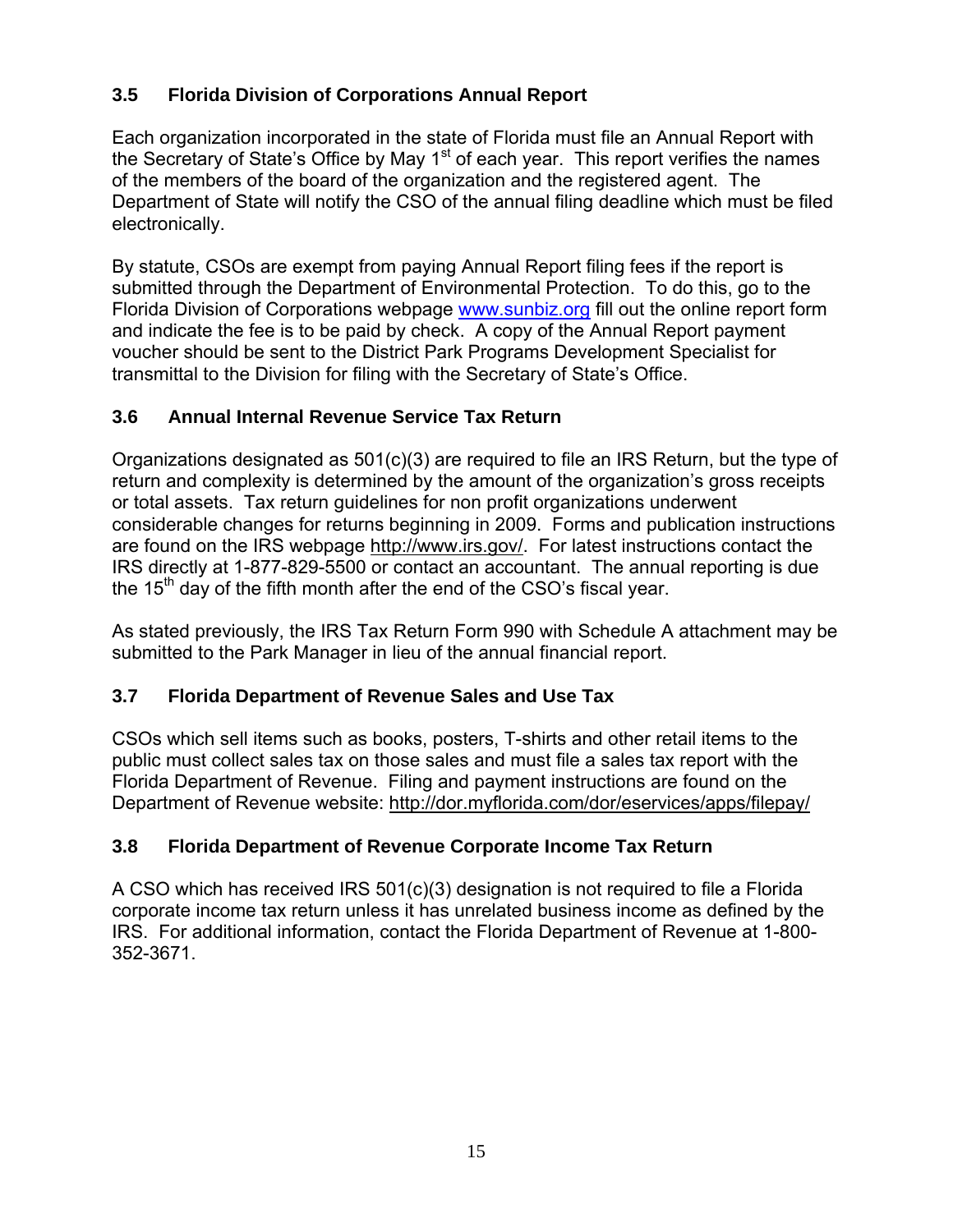#### **CHAPTER 4 ORGANIZATIONAL REVIEWS**

#### **4.1 CSO Management Review**

Park Programs Development Specialists will conduct a Management Review of each CSO once every four years. In addition, the Division's Partnership and Volunteer Section staff will conduct one management review in each District each year. These reviews will follow the Citizen Support Organization Assessment (*see Appendix 6.0)* and are conducted with the participation of the Board of Directors and the Park Manager. Prior to the actual review, the District PPDS will assist the CSO Board to assemble required documentation and materials to prepare for the review.

#### **4.2 Inspector General Audits**

The Department of Environmental Protection's Office of the Inspector General will conduct comprehensive audits on two CSOs annually. The CSO will be given ample time and staff technical assistance to prepare for the audit. All CSOs will eventually be audited: a scheduled audit is not necessarily an indication of suspected problems.

#### **4.3 Independent Financial Audit (if applicable)**

Section 215.981, Florida Park Service Statute states, "(2) …. direct-support organizations and citizen support organizations for the Department of Environmental Protection that are not for profit and that have annual expenditures of less than \$300,000 are not required to have an independent audit….."

However, if a CSO has expenditures exceeding \$300,000 annually, it "….shall provide for an annual financial audit of its accounts and records to be conducted by an independent certified public accountant in accordance with rules adopted by the Auditor General pursuant to s. [11.45](http://www.leg.state.fl.us/Statutes/index.cfm?App_mode=Display_Statute&Search_String=&URL=Ch0011/Sec45.HTM)(8) and the state agency that created, approved, or administers the direct-support organization or citizen support organization. The audit report shall be submitted within 9 months after the end of the fiscal year to the Auditor General and to the state agency responsible for creation, administration, or approval of the direct-support organization or citizen support organization. Such state agency, the Auditor General, and the Office of Program Policy Analysis and Government Accountability shall have the authority to require and receive from the organization or from the independent auditor any records relative to the operation of the organization."

#### **4.4 CSO Operational Reviews**

The District PPDS will meet with the CSO Board and Park Manager at least once per year to develop an Action Plan for CSO operational improvements. The Action Plan consisting of any action items from the past year, review of issues or concerns that the CSO boards asked the PPDS to address that year and new action plans. This is an informal review to allow the CSO board members an opportunity to identify strengths, set goals and improve deficiencies in the management of the organization.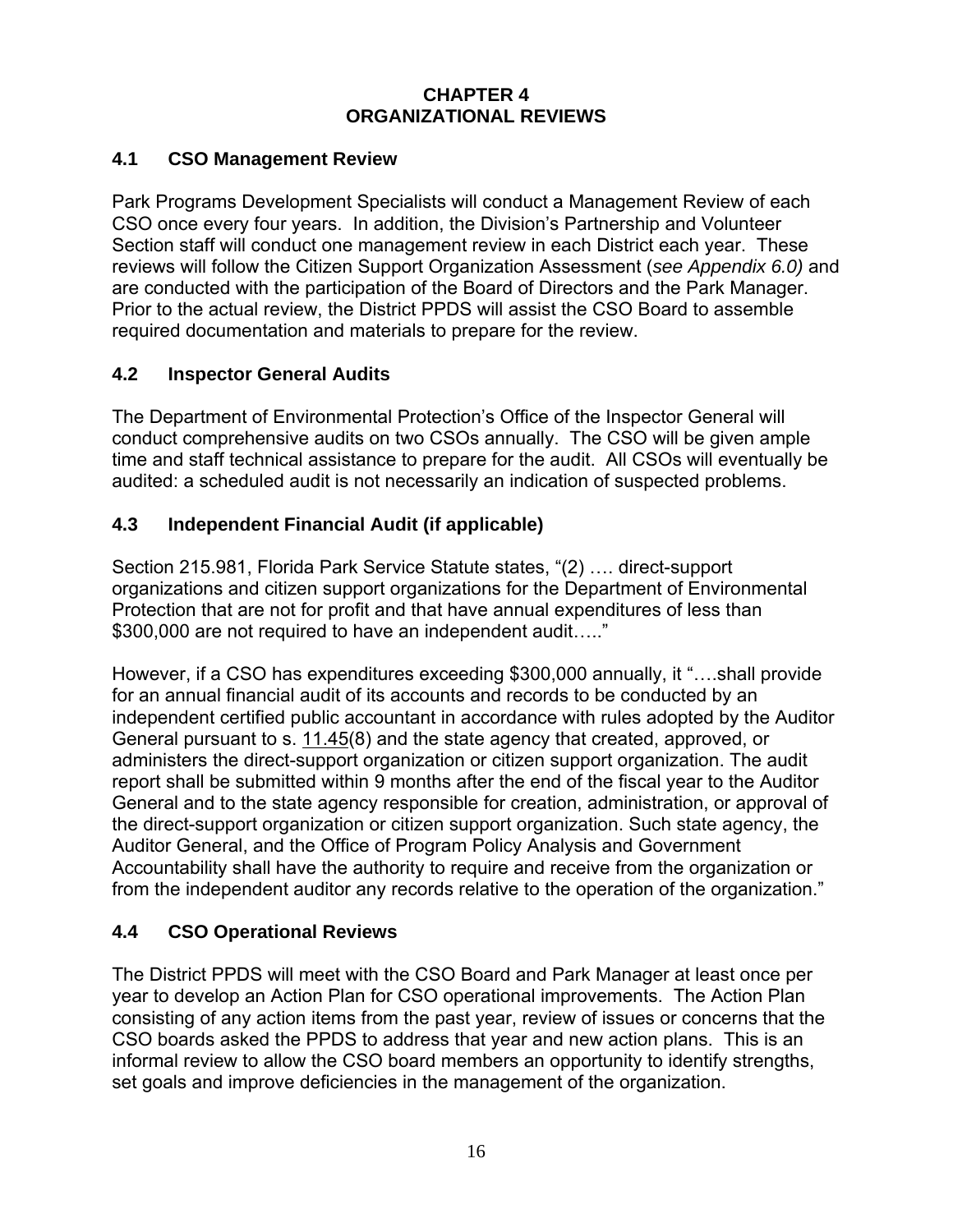#### **CHAPTER 5 FREQUENTLY ASKED QUESTIONS**

#### **5.1 Can a CSO lobby elected officials?**

No. However, individual board members, as citizens, can advocate any position they wish as long as they do not represent their interests to be that of the CSO or the park or to send their remarks to elected officials on CSO or park stationary. CSOs should be mindful that some legislative activities or expenditures could jeopardize their 501(c)(3) status.

#### **5.2 Is a CSO subject to public inspection of their records or the "open records law?"**

Yes. Pursuant to Section 20.2551(4), Florida Statutes, "all records of the citizen support organization constitute public records for the purposes of chapter 119," Florida Statutes. The CSO may charge a reasonable fee for duplicating the requested records.

#### **5.3 If a board member has a financial interest personally or in a corporation or partnership that does business with the CSO or Park or Park Service, does this constitute a conflict of interest?**

Possibly. Any CSO member with a financial interest in any business dealings with the CSO, Park or Park Service should disclose any such interest to the Park Manager and to members of the CSO. That CSO member should recues him or herself on voting on any issue that may give the appearance of a conflict of interest. It should be noted in the minutes that the CSO member abstained from voting on issues which may have appeared to have been a conflict of interest.

#### **5.4 Can a CSO hire employees?**

Yes. The CSO must follow all applicable state and federal laws regarding its employees. If the CSO is unsure of all of the required reports and employee expenditures, it is advisable they consult with an accountant.

#### **5.5 Are Volunteers covered by state liability insurance?**

Yes. Pursuant to section 110.504(4) and (5), Florida Statutes, Volunteers are covered under state liability protection and are also covered by worker's compensation coverage in accordance with chapter 440, Florida Statutes, while in performance of their volunteer duties.

#### **5.6 Must the CSO board members be bonded?**

No. However, if the CSO generates a great deal of money the Board may want to consider a fidelity bond on all signatories on all financial accounts.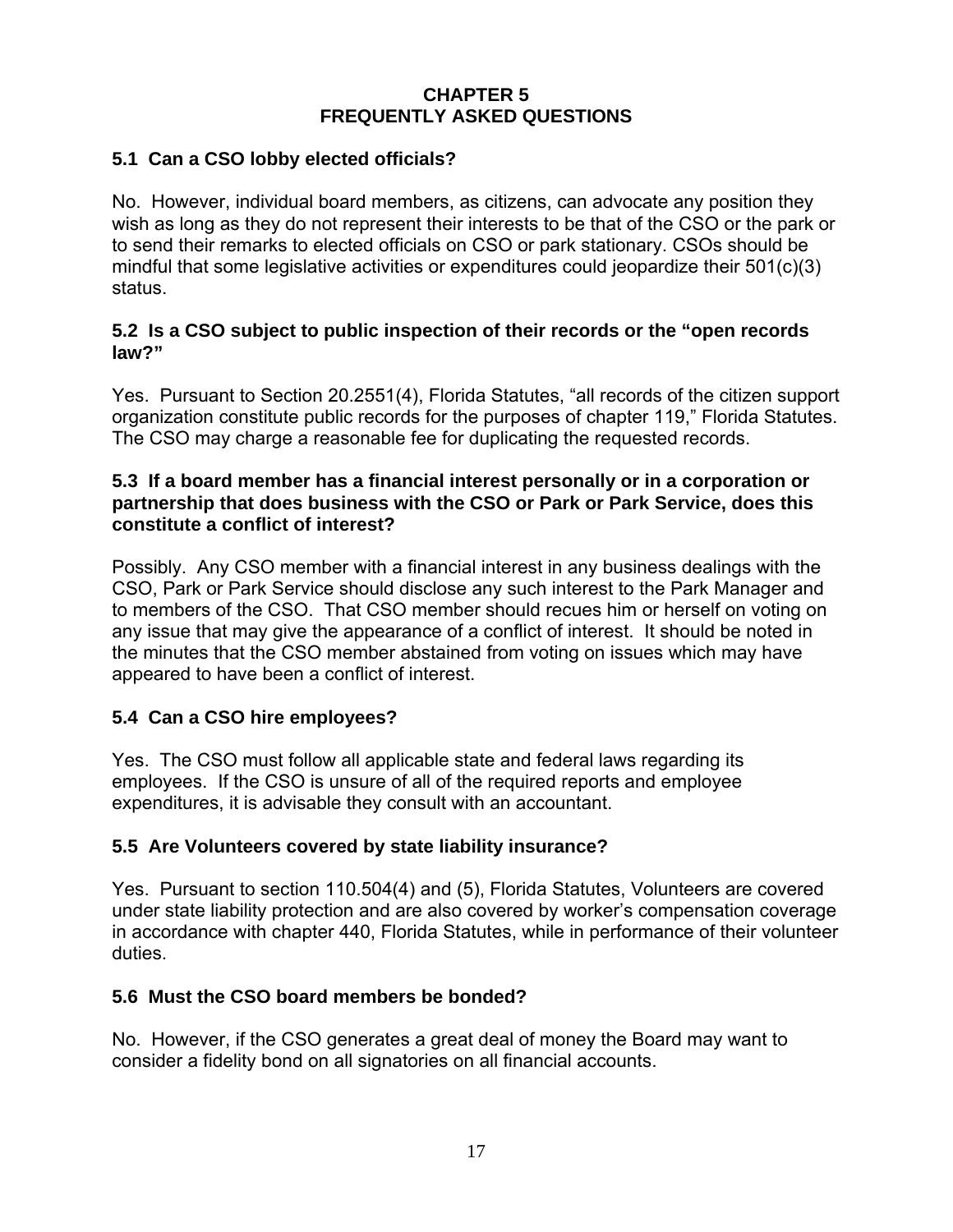#### **5.7 Are CSOs and their members subject to DEP ethics standards?**

No. However, CSO boards and their members should be aware that they represent their park, the Division and the Department. The Division's Office of General Counsel has stated that CSOs are not subject to the provisions of the ethics directive pertaining to monies, goods or services. An example: It is fine for the CSO to solicit the local Publix to obtain coffee and donuts for meetings or for the sale of foods at events as the CSO is an independent 501(c)(3) entity. However, CSO board members should be familiar with the Department directive regarding ethics and take any and all pertinent trainings required by the Department. Contact you Park's manager and/or Volunteer Coordinator to find out more information about the Department's required Ethics Training.

#### **5.8 How are state parks funded?**

In 2008, over 50% of the park's operating costs were generated by visitors' fees at state parks. The state park operating budget comes from the State Park Trust Fund which is funded by fees and the Land Acquisition Trust Fund, which is funded by real estate transaction documentary stamps fees. Each year the Department submits its funding request to the Governor. The Florida Legislature then decides how much money the Department will receive to allocate out to the individual parks.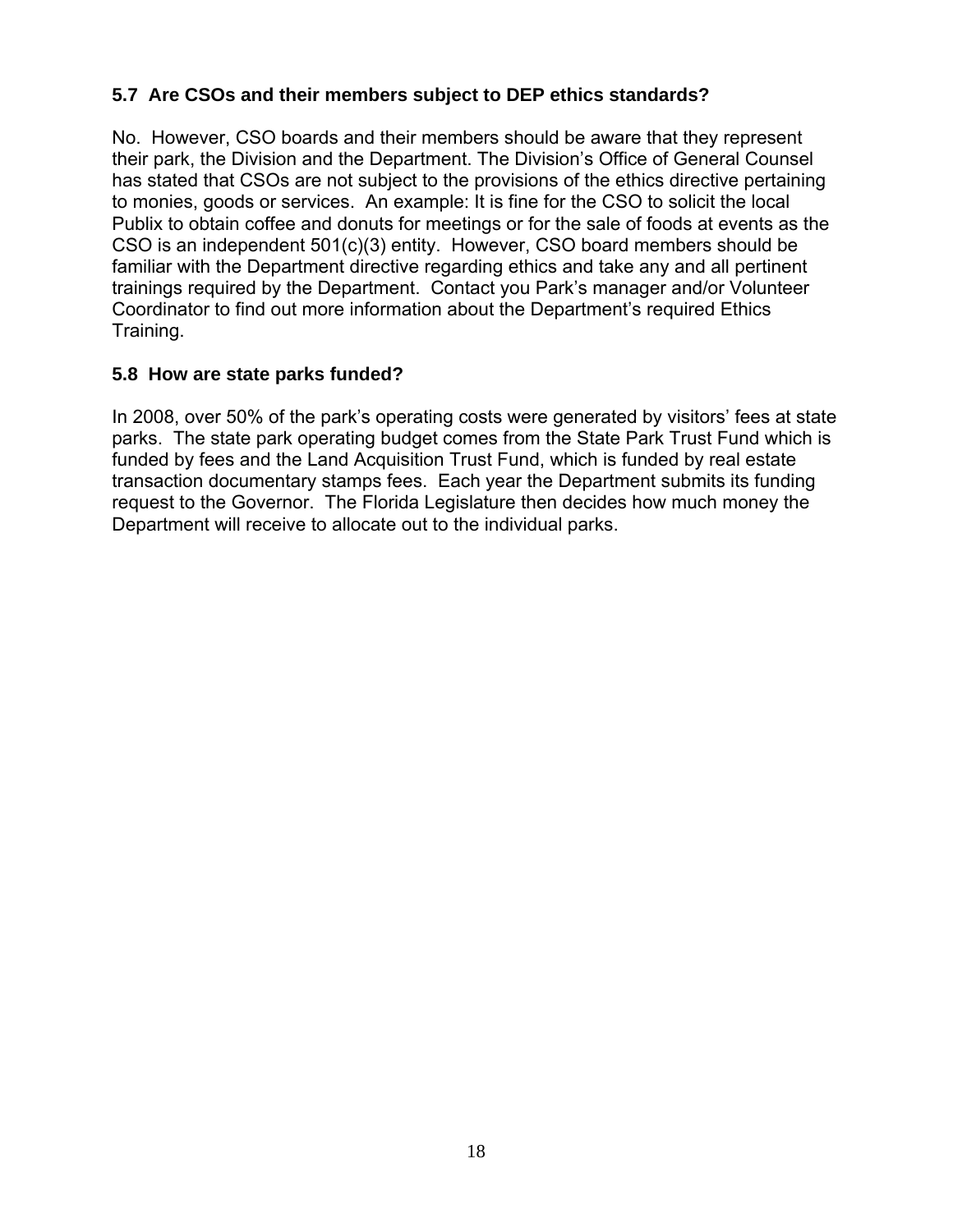#### **APPENDIX**

| 1.0 | Partnership in Parks (PIP) Application and Budget Sheet | $20 - 22$ |
|-----|---------------------------------------------------------|-----------|
| 2.0 | <b>Contracting Guidelines and Language</b>              | $23 - 24$ |
| 3.0 | <b>Dissolution Procedures for a CSO</b>                 | 25        |
| 4.0 | <b>Financial Report Format</b>                          | $26 - 28$ |
| 5.0 | <b>CSO Annual Financial Report Tracking Process</b>     | 29        |
| 6.0 | <b>CSO Management Review Documents</b>                  | 30-37     |
| 7.0 | <b>CSO Annual Reporting Matrix</b>                      | 38        |
| 8.0 | <b>Important Contact Information</b>                    | 39        |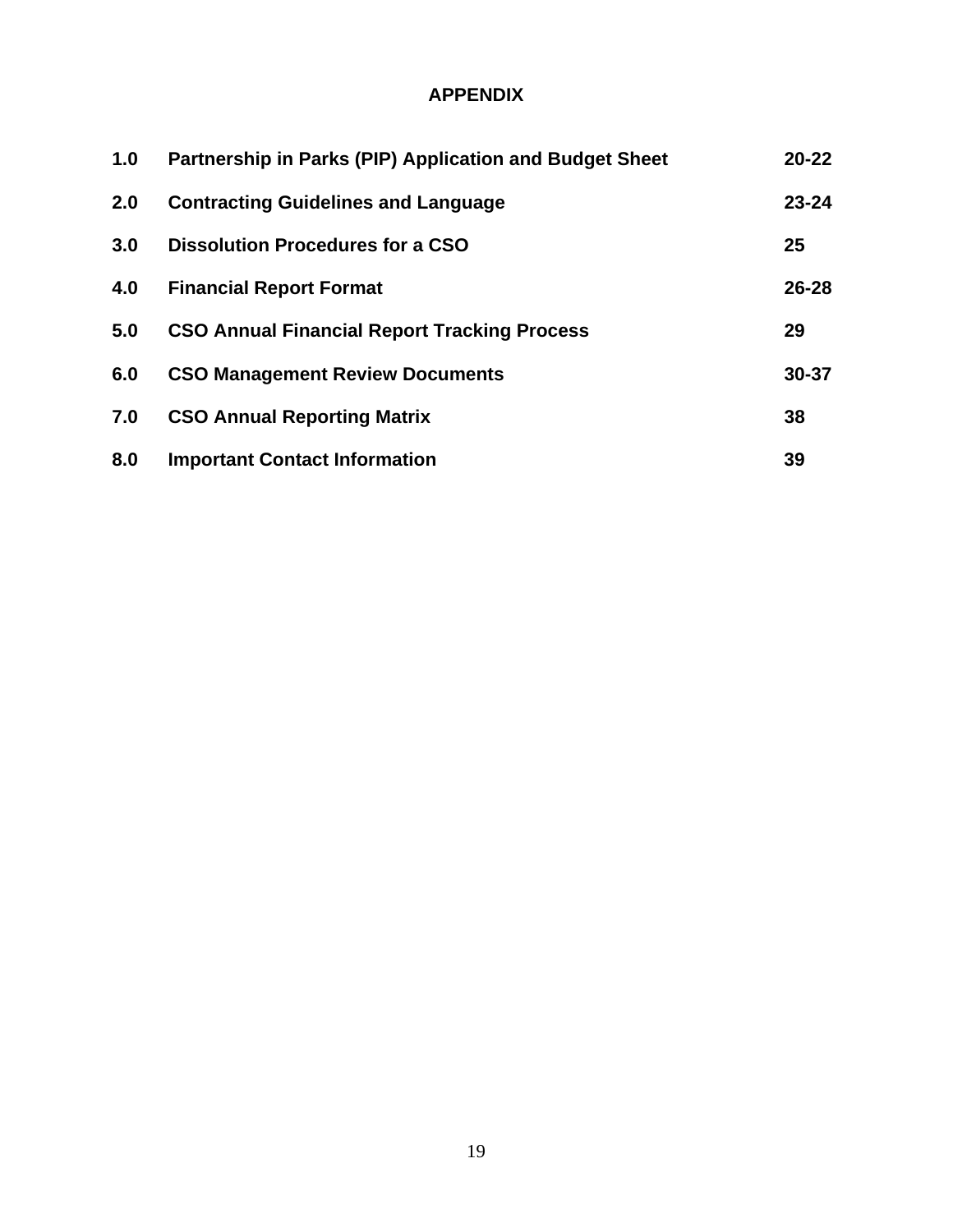#### **Appendix 1.0 Partnership in Parks Application and Budget Sheet**

| <b>Florida Department of Environmental Protection</b><br><b>Division of Recreation and Parks</b><br><b>Partnership in Parks Application</b> |                                                                                                                                                                         |          |                  |     |                                                      |          |             |  |
|---------------------------------------------------------------------------------------------------------------------------------------------|-------------------------------------------------------------------------------------------------------------------------------------------------------------------------|----------|------------------|-----|------------------------------------------------------|----------|-------------|--|
| (1)                                                                                                                                         | Original<br>Amendment<br>No.                                                                                                                                            | No.      | to Project       |     | <b>District</b>                                      |          |             |  |
| (2)                                                                                                                                         | Name Park & Citizen Support Organization                                                                                                                                |          |                  | (3) | PIP Budget<br><b>CSO Funds</b><br><b>State Match</b> | \$<br>\$ | %<br>%      |  |
| (4)                                                                                                                                         | Project Title                                                                                                                                                           |          |                  |     | <b>Total Amount</b>                                  | \$       | 100%        |  |
| (5)                                                                                                                                         | Target date for fund raising completion                                                                                                                                 |          |                  |     |                                                      |          |             |  |
|                                                                                                                                             |                                                                                                                                                                         |          |                  |     |                                                      |          |             |  |
| (7)<br>(a)                                                                                                                                  | Park Approvals<br><b>CSO President</b>                                                                                                                                  | Approved | Date<br>Approved |     |                                                      |          | Approved by |  |
| (b)                                                                                                                                         | Park Manager<br><b>District Approvals</b><br><b>Bureau Chief</b>                                                                                                        |          |                  |     |                                                      |          |             |  |
| (c)                                                                                                                                         | <b>Environmental Specialist</b><br><b>Central Office</b><br>Bur. Operational<br><b>Services</b><br>Bur. Design & Rec<br>Bur. Nat. & Cult Res<br>Office of Park Planning |          |                  |     |                                                      |          |             |  |
| (d)                                                                                                                                         | Office of Budget & Operational Compliance<br><b>Grants Coordinator</b><br>Div Budget Coordinator                                                                        |          |                  |     |                                                      |          |             |  |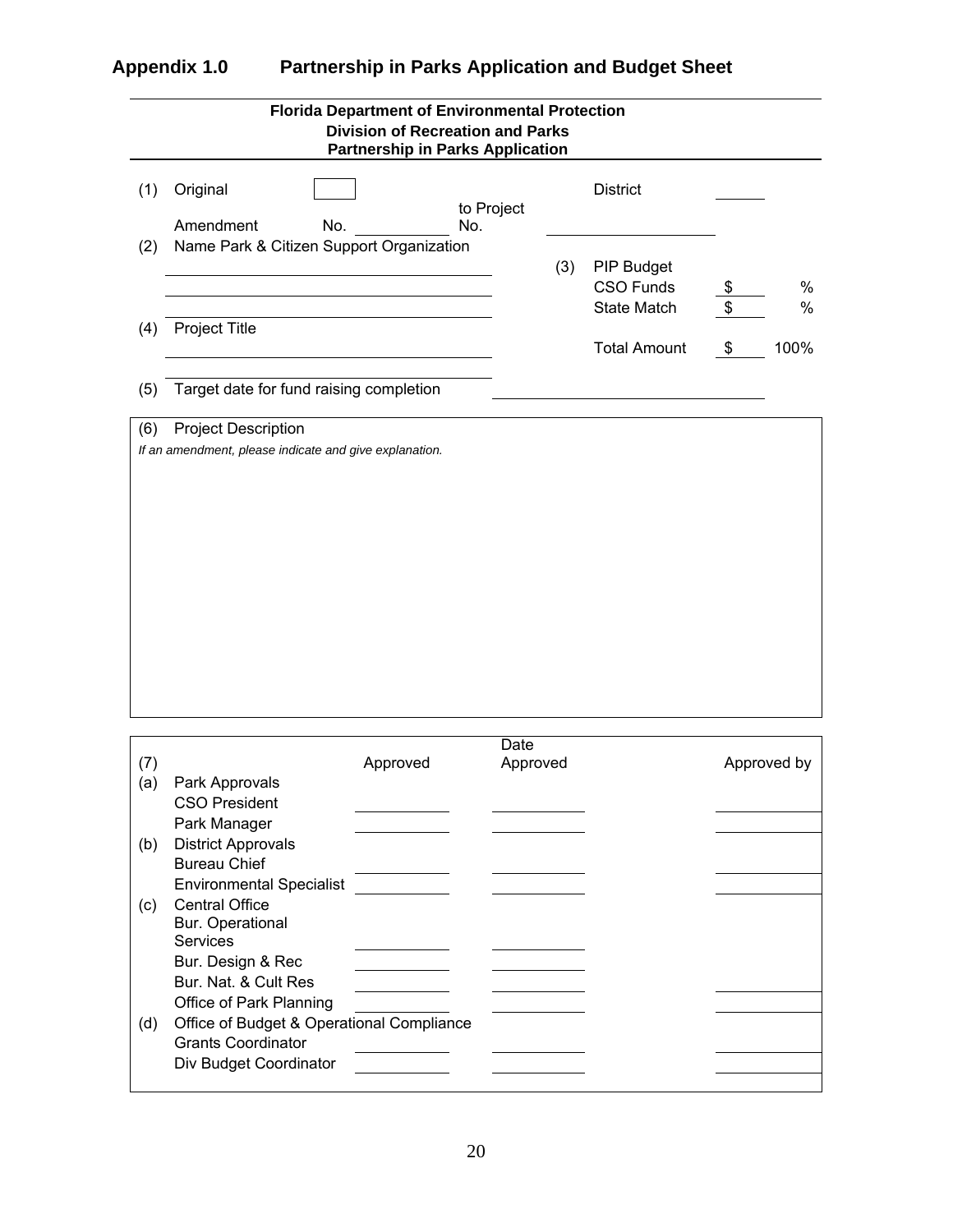#### Approved

The Division of Recreation and Parks has approved the above named project. The CSO is hereby authorized to proceed with fund raising efforts. The CSO is to certify to potential donors that this project is approved with funding contingent upon private donations.

#### Director or Designee, Division of Recreation and Parks Date Date

| (8)<br>Please Indicate                                                   |     |     |  |
|--------------------------------------------------------------------------|-----|-----|--|
| Is this project specifically mentioned in the Park Unit Management Plan? | Yes | No  |  |
| Attach copy                                                              |     |     |  |
| Is the project consistent with the Park Unit Management Plan?            | Yes | No  |  |
|                                                                          |     |     |  |
| Has the CSO submitted the current Financial Statement?                   | Yes | No  |  |
| Attach                                                                   |     |     |  |
| Has the CSO submitted the current Annual<br>Audit?                       | Yes | N/A |  |
| Attach                                                                   |     |     |  |
| Is the CSOs Corporate Registration current?                              | Yes | No  |  |
| Attach                                                                   |     |     |  |
| Does the CSO have a current registration for Charitable Solicitation?    | Yes | No  |  |
| Attach                                                                   |     |     |  |
|                                                                          |     |     |  |

#### (9) Disposition of Revenue

| Are any of the facilities developed through this project expected to generate revenue?                 | Yes        | No   |
|--------------------------------------------------------------------------------------------------------|------------|------|
| If yes, indicated which entity will receive such revenue                                               | <b>CSO</b> | Park |
| If the CSO is to receive the revenue, please give a description of the CSOs strategy to utilize funds. |            |      |
|                                                                                                        |            |      |

(10) Provide a description of the CSO fund raising strategy

#### (11) For Construction and Resource Management Projects

The following permits and reviews will be required before this project can be initiated. This information is to be provided by the appropriate Division Bureau during the review process.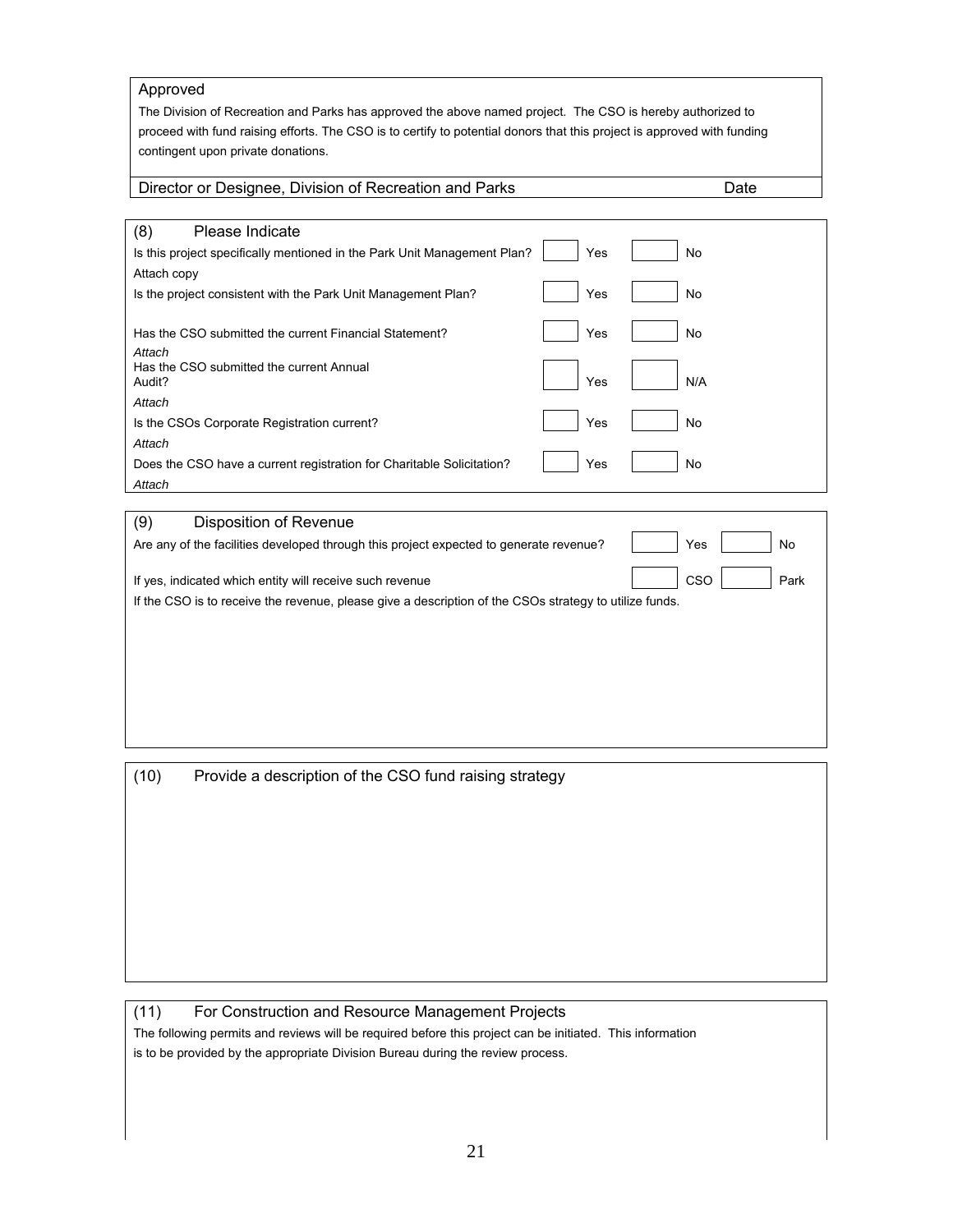|              | (12)                 |                                                                       | <b>Supporting Project Data</b><br>Project designs |  |                                                                                                                                               | Attached<br>Attached<br>Attached |       |  |
|--------------|----------------------|-----------------------------------------------------------------------|---------------------------------------------------|--|-----------------------------------------------------------------------------------------------------------------------------------------------|----------------------------------|-------|--|
|              |                      |                                                                       |                                                   |  | <b>Florida Department of Environmental Protection</b><br><b>Division of Recreation and Parks</b><br>Partnership in Parks Project Budget Sheet |                                  |       |  |
| (1)          |                      | <b>Initial Budget</b><br><b>Commencement Budget</b><br>Amended Budget |                                                   |  |                                                                                                                                               |                                  |       |  |
| (2)          |                      | PIP Budget                                                            |                                                   |  | State Fiscal Year                                                                                                                             |                                  |       |  |
|              |                      |                                                                       | <b>Budget Item</b>                                |  | CSO Share (60%)                                                                                                                               | Division Share (40%)             | Total |  |
|              |                      |                                                                       |                                                   |  |                                                                                                                                               |                                  |       |  |
| Planning     |                      |                                                                       |                                                   |  |                                                                                                                                               |                                  |       |  |
|              |                      |                                                                       |                                                   |  |                                                                                                                                               |                                  |       |  |
|              |                      |                                                                       |                                                   |  |                                                                                                                                               |                                  |       |  |
|              |                      |                                                                       |                                                   |  |                                                                                                                                               |                                  |       |  |
|              |                      |                                                                       |                                                   |  |                                                                                                                                               |                                  |       |  |
| Design       |                      |                                                                       |                                                   |  |                                                                                                                                               |                                  |       |  |
|              |                      |                                                                       |                                                   |  |                                                                                                                                               |                                  |       |  |
|              |                      |                                                                       |                                                   |  |                                                                                                                                               |                                  |       |  |
|              |                      |                                                                       |                                                   |  |                                                                                                                                               |                                  |       |  |
|              |                      |                                                                       |                                                   |  |                                                                                                                                               |                                  |       |  |
|              | Construction         |                                                                       |                                                   |  |                                                                                                                                               |                                  |       |  |
|              |                      |                                                                       |                                                   |  |                                                                                                                                               |                                  |       |  |
|              |                      |                                                                       |                                                   |  |                                                                                                                                               |                                  |       |  |
|              |                      |                                                                       |                                                   |  |                                                                                                                                               |                                  |       |  |
|              |                      |                                                                       |                                                   |  |                                                                                                                                               |                                  |       |  |
|              | <b>Related Costs</b> |                                                                       |                                                   |  |                                                                                                                                               |                                  |       |  |
|              |                      |                                                                       |                                                   |  |                                                                                                                                               |                                  |       |  |
|              |                      |                                                                       |                                                   |  |                                                                                                                                               |                                  |       |  |
|              |                      |                                                                       |                                                   |  |                                                                                                                                               |                                  |       |  |
|              |                      |                                                                       |                                                   |  |                                                                                                                                               |                                  |       |  |
|              |                      |                                                                       |                                                   |  |                                                                                                                                               |                                  |       |  |
|              | Endowment            |                                                                       |                                                   |  |                                                                                                                                               |                                  |       |  |
|              |                      |                                                                       |                                                   |  |                                                                                                                                               |                                  |       |  |
|              |                      |                                                                       |                                                   |  |                                                                                                                                               |                                  |       |  |
| <b>Total</b> |                      |                                                                       |                                                   |  |                                                                                                                                               |                                  |       |  |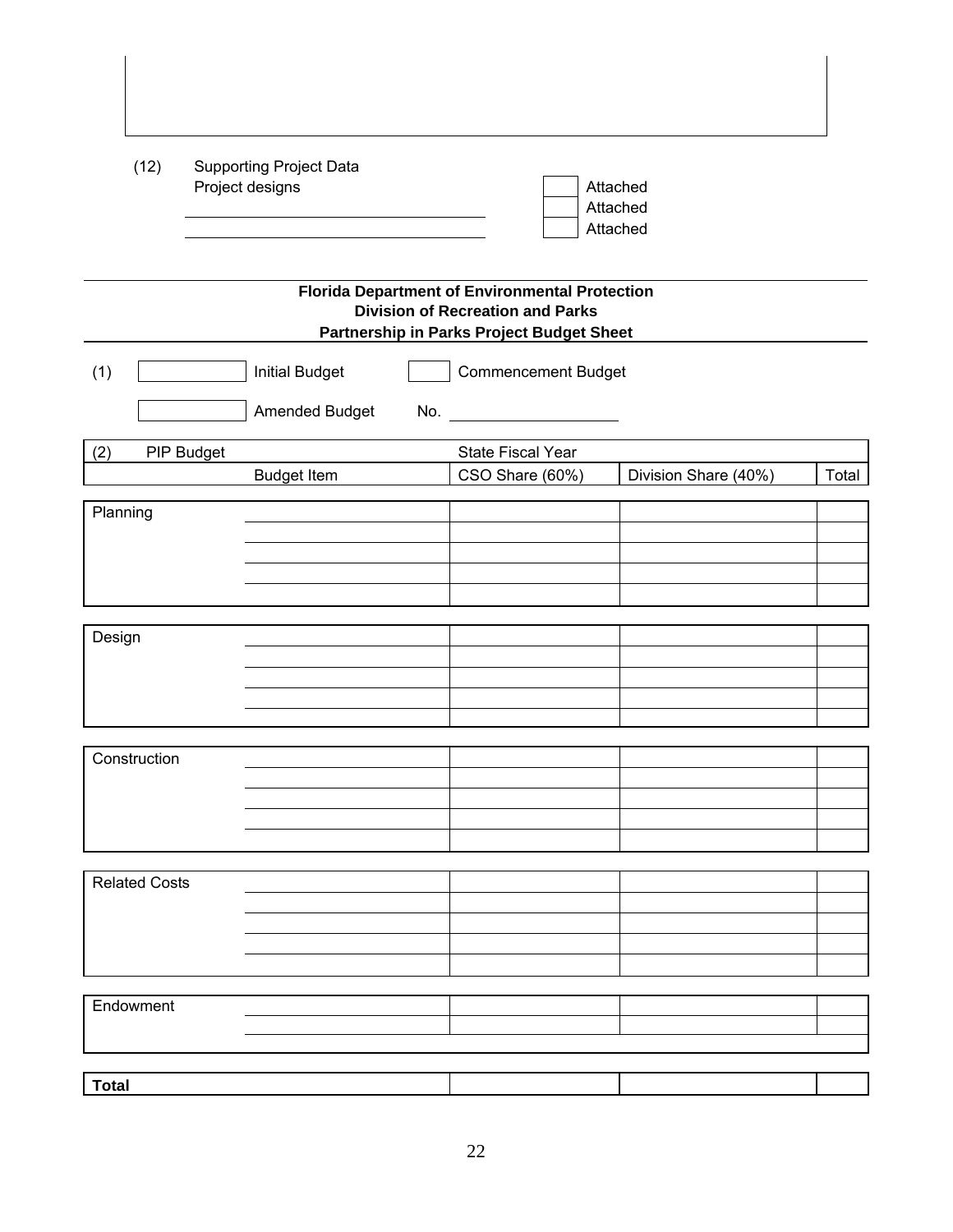#### **Appendix 2.0 Contracting Guidelines and Language**

**Following are clauses which must be inserted into contracts with outside vendors:** 

#### **The first is a hold harmless clause, which shall be included in all contracts with service or commodity providers:**

The Contractor shall save and hold harmless and indemnify the State of Florida, the Department of Environmental Protection and the CSO against any and all liability, claims, judgments or costs of whatsoever kind and nature for injury to, or death, of any person or persons and for the loss or damage to any property resulting from the use, service, operations or performance of work under the terms of this Contract, resulting from the negligent acts of the Contractor, his subcontractor, or any of the staff, agents or representatives of the Contractor or subcontractor to the extent allowed by law.

#### **The second deals with contract or grants with other governmental entities such as a county, school board or other public agency:**

"Each party hereto agrees that it shall be solely responsible for the negligent or wrongful acts of its staff and agents. However, nothing contained herein shall constitute a waiver by either party of its sovereign immunity or the provisions of Section 768.28, Florida Statutes."

#### **The third clause is for use with contract with Federal agencies:**

"Each party hereto agrees that it shall be solely responsible for the negligent or wrongful acts of its staff and agents. However, nothing contained herein shall constitute a waiver by either party of its sovereign immunity or the provisions of Section 768.28, Florida Statutes or a waiver by the Contractor or CSO of the protections afforded under the Federal Tort Claims Act."

#### **The fourth clause provides that any contractor who has employees be placed on notice that they are responsible for their staff and that their staff is not entitled to workers compensation.**

"To the extent required by law, the Contractor will be self-insured against, or will secure and maintain during the life of this Contract, Worker's Compensation Insurance for all of his staff connected with the work of this project and, in case any work is subcontracted, the Contractor shall require the subcontractor similarly to provide Worker's Compensation Insurance for all of the latter's staff unless such staff are covered by the protection afforded the Contractor. Such self-insurance program or insurance coverage shall comply fully with the Florida worker's Compensation law. In case any class of staff engaged in hazardous work under this Contract is not protected under Worker's Compensation statutes, the Contractor shall provide, and cause each subcontractor to provide, adequate insurance satisfactory to the CSO, for the protection of his staff not otherwise protected."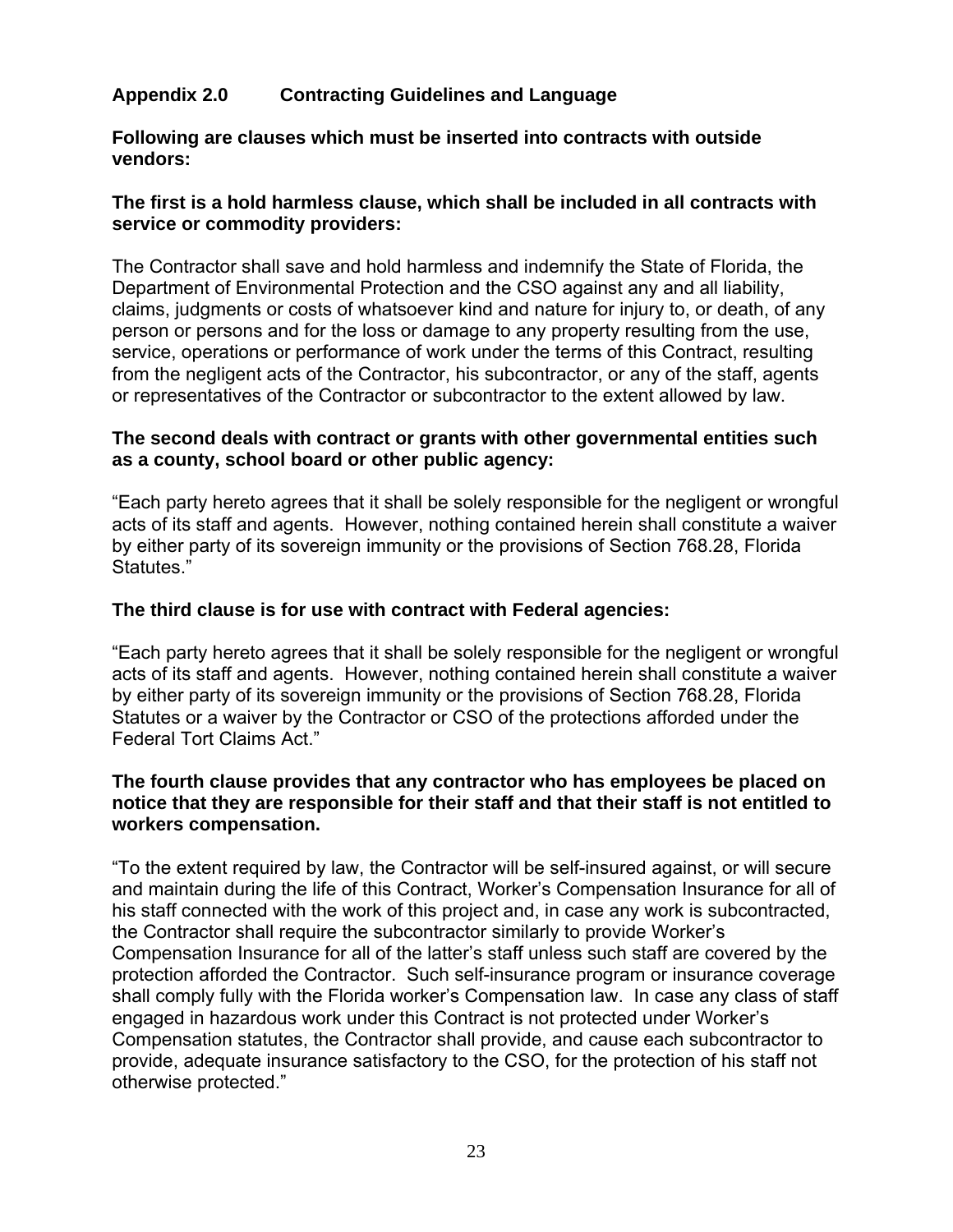#### **The fifth clause is recommended to be included with service providers in addition to the appropriate hold harmless agreement:**

"The Contractor, as an independent contractor, and not an agent, representative, or employee of the Department of Environmental Protection or the CSO, agrees to carry adequate liability and other appropriate forms of insurance. The Department shall have no liability except as specifically provided in the Contract."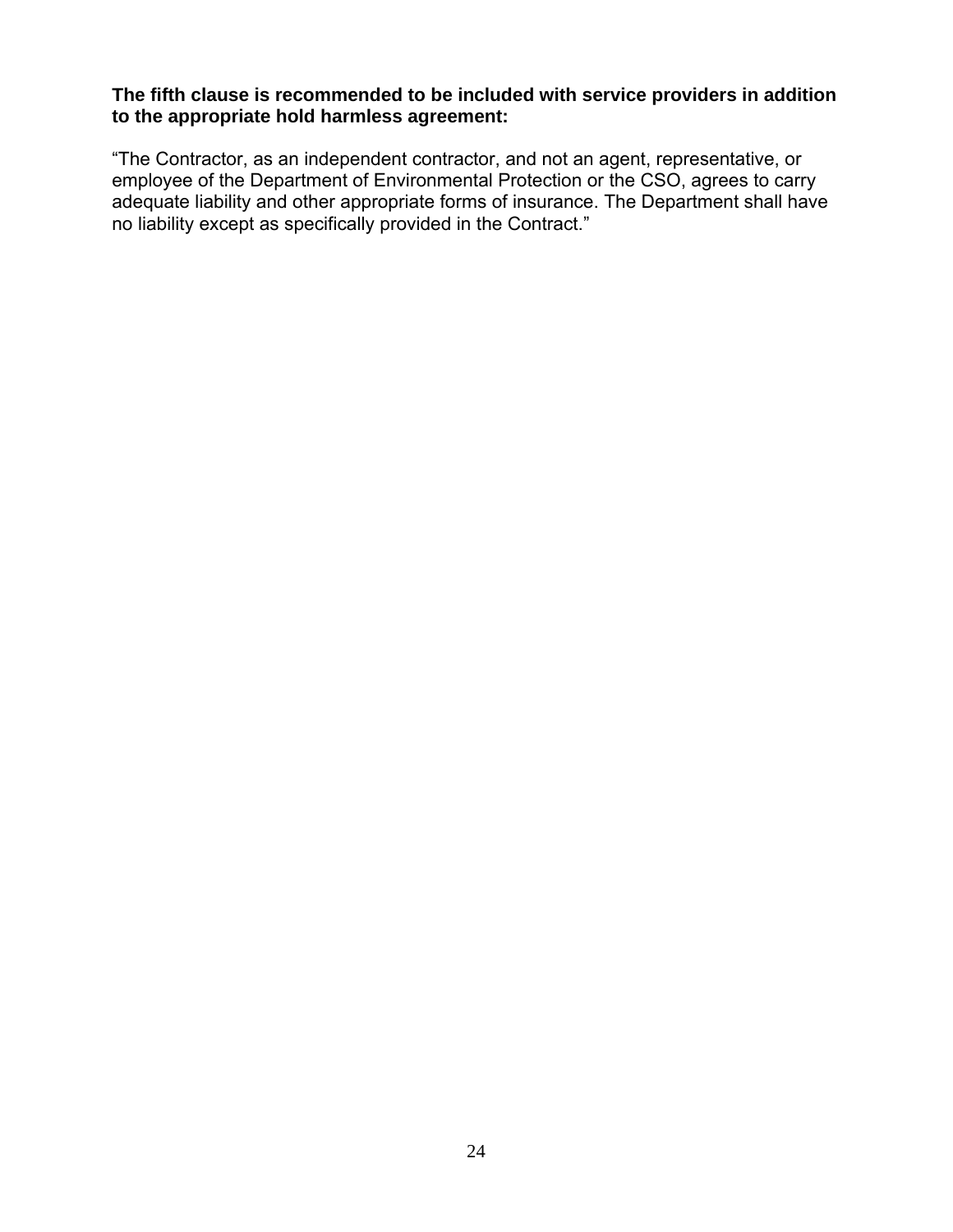#### **Appendix 3.0 Dissolution Procedures for a CSO**

If all parties agree the CSO is no longer functioning in the way in which it was intended:

1. The CSO must officially decide to dissolve pursuant to the provisions of **Section 617.1402 Florida Statutes, Dissolution of corporation.**

2. Once this decision to dissolve is official, the CSO must notify the Division of its intention to cancel the CSO Agreement. The Agreement between the Division and the CSO may be cancelled without cause as described in Section 13: "This agreement may be terminated by either party without cause after 90 days from the receipt of notice in writing to the other party at the address shown in this agreement. ..."

3. The CSO must complete a final financial report to identify all remaining corporate assets and submit it to the Division. Pursuant to Section 13 of the Agreement, "…In the event that this agreement is terminated or the CSO otherwise ceases to exist, any remaining assets of the CSO shall be transferred to another Division approved CSO or the Division of Recreation and Parks." This provision shall be included in dissolution and/or merger documents or other appropriate legal documents.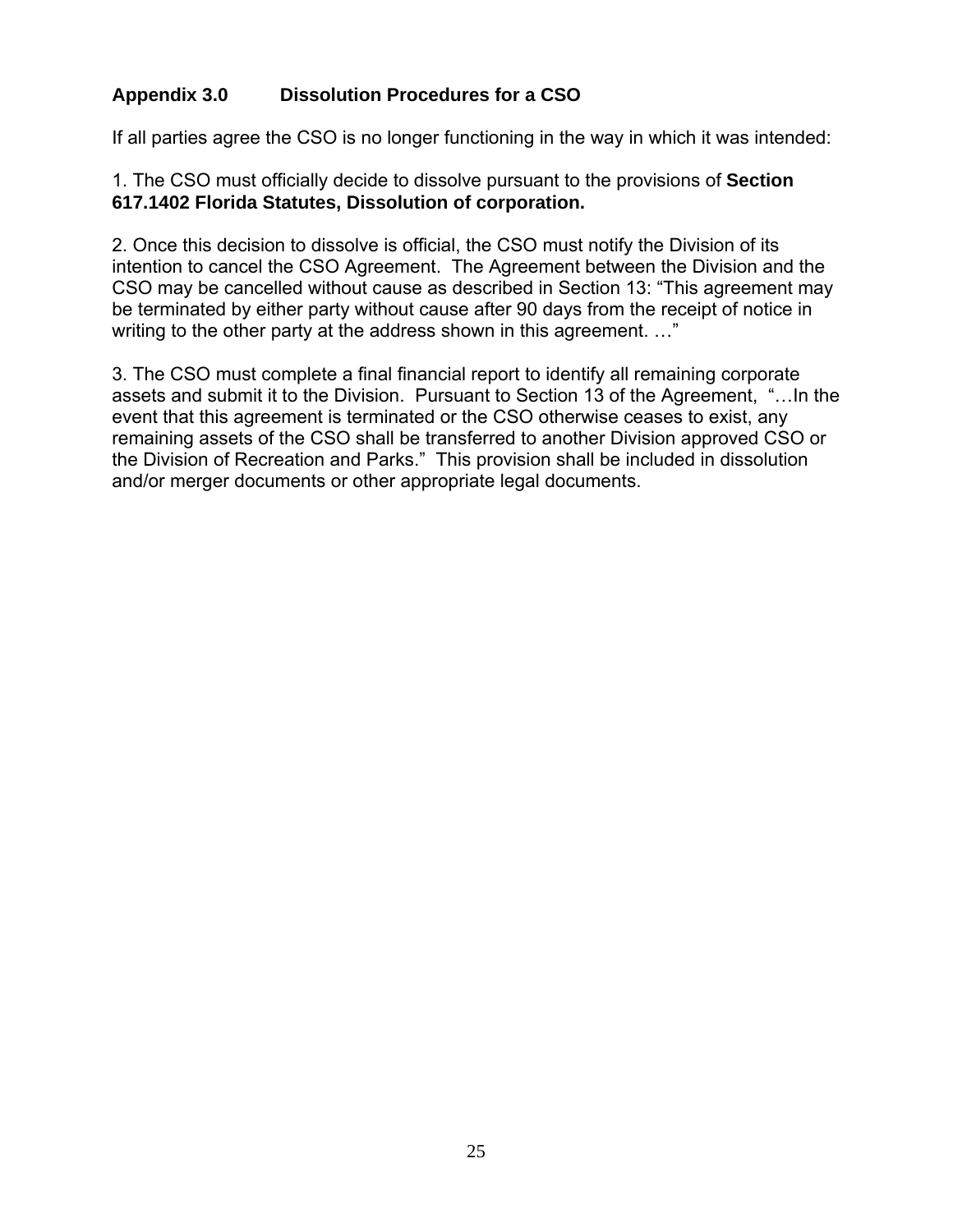|                                           | <b>Year Ended</b> | $20 -$         | $20 -$      |
|-------------------------------------------|-------------------|----------------|-------------|
| <b>Assets</b>                             |                   |                |             |
| Cash:                                     |                   |                |             |
| <b>Checking Account</b>                   |                   |                |             |
| Savings Account                           |                   |                |             |
| Money Market Account                      |                   |                |             |
| Investments, at cost: (Note 3)            |                   |                |             |
| <b>Stocks</b>                             |                   |                |             |
| <b>Bonds</b>                              |                   |                |             |
| <b>Mutual Funds</b>                       |                   |                |             |
| CDs                                       |                   |                |             |
| Inventories, at cost                      |                   |                |             |
| Fixed assets, at cost:                    |                   |                |             |
| Property<br>Other                         |                   |                |             |
| <b>Total Assets</b>                       |                   | 0              | 0           |
|                                           |                   |                |             |
| <b>Liabilities and Net Assets</b>         |                   |                |             |
| <b>Liabilities</b>                        |                   |                |             |
| Debt                                      |                   |                |             |
| <b>Total Liabilities</b>                  |                   | 0              | 0           |
| <b>Net Assets</b>                         |                   |                |             |
| Unrestricted:                             |                   |                |             |
| Available for operations                  |                   |                |             |
| Designated for long term investment       |                   | 0              | 0           |
| <b>Total Unrestricted</b>                 |                   | $\overline{0}$ | 0           |
| Temporarily restricted net assets         |                   | 0              | 0           |
| Permanently restricted net assets         |                   | 0              | 0           |
| <b>Total Restricted Assets</b>            |                   | 0              | 0           |
| <b>Total Net Assets</b>                   |                   | 0              | 0           |
| <b>Total Liabilities &amp; Net Assets</b> |                   | $\mathbf 0$    | $\mathbf 0$ |

#### **Appendix 4.0 Sample Financial Statement**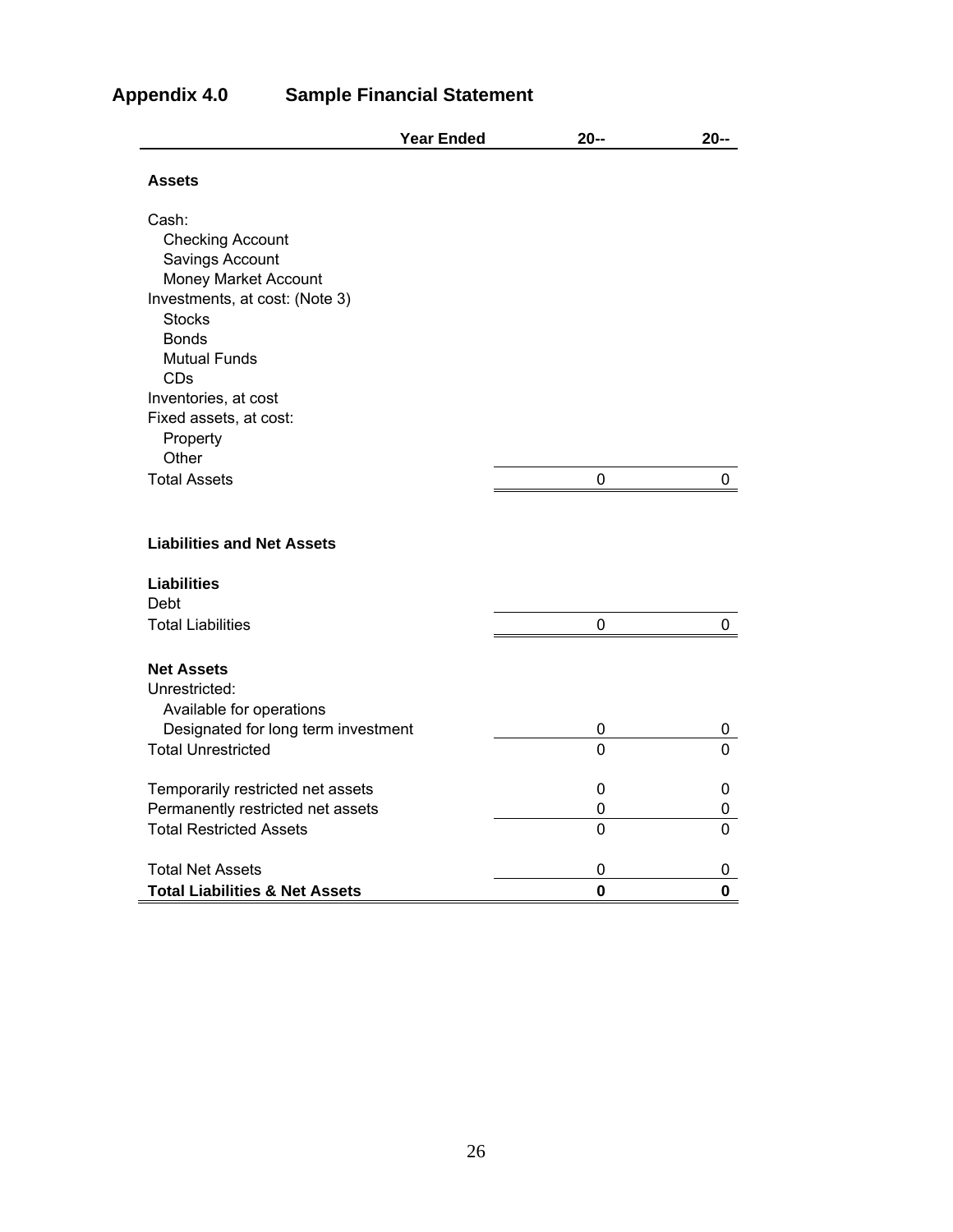#### **Statement of Cash Receipts, Expenditures, and Scholarships Paid**

|                                           | <b>Unrestricted net assets</b> |                                                     |                                         |                                         | <b>Totals</b>                           |             |             |
|-------------------------------------------|--------------------------------|-----------------------------------------------------|-----------------------------------------|-----------------------------------------|-----------------------------------------|-------------|-------------|
|                                           | <b>Operations</b>              | <b>Designated</b><br>for long<br>term<br>investment | <b>Total Unrestricted</b><br>net assets | Temporarily<br>restricted<br>net assets | Permanently<br>restricted<br>net assets | $20 -$      | $20 -$      |
|                                           |                                |                                                     |                                         |                                         |                                         |             |             |
| Receipts and other support                |                                |                                                     |                                         |                                         |                                         |             |             |
| Contributions                             |                                |                                                     | 0                                       |                                         |                                         | 0           |             |
| Grant                                     |                                |                                                     | $\mathbf 0$                             |                                         |                                         | 0           |             |
| Membership dues                           |                                |                                                     | 0                                       |                                         |                                         | $\mathbf 0$ |             |
| Fees                                      |                                |                                                     | 0                                       |                                         |                                         | 0           |             |
| Special Events & Program Revenue:         |                                |                                                     | $\Omega$                                |                                         |                                         |             |             |
| Less expenses incurred for special events |                                |                                                     | 0                                       |                                         |                                         | $\Omega$    |             |
| Net Special Events & Program Revenue      | $\pmb{0}$                      | $\pmb{0}$                                           | 0                                       | $\mathbf 0$                             | $\mathbf 0$                             | 0           |             |
| Non-concession sales                      |                                |                                                     | $\mathbf 0$                             |                                         |                                         | $\mathbf 0$ |             |
| Concession sales                          |                                |                                                     | $\mathbf 0$                             |                                         |                                         | $\Omega$    |             |
| Value of Contributed Services:            |                                |                                                     |                                         |                                         |                                         |             |             |
| Governmental support                      |                                |                                                     | 0                                       |                                         |                                         | 0           |             |
| Non governmental support                  |                                |                                                     | $\pmb{0}$                               |                                         |                                         | $\mathbf 0$ |             |
| Investment and dividends:                 |                                |                                                     |                                         |                                         |                                         |             |             |
| Dividends and Interest income             |                                |                                                     | $\mathbf 0$                             |                                         |                                         | $\Omega$    |             |
| Gain on sale of investments               |                                |                                                     | 0                                       |                                         |                                         | 0           |             |
| Other                                     |                                |                                                     | $\mathbf 0$                             |                                         |                                         | 0           |             |
| Net assets released from restrictions     |                                |                                                     | $\mathbf 0$                             |                                         |                                         | $\mathbf 0$ |             |
| Total Receipts and other support          | 0                              | $\mathbf 0$                                         | 0                                       | $\pmb{0}$                               | 0                                       | 0           |             |
| <b>Disbursements</b>                      |                                |                                                     |                                         |                                         |                                         |             |             |
| Program services                          |                                |                                                     | 0                                       |                                         |                                         | 0           |             |
| Management and general                    |                                |                                                     | 0                                       |                                         |                                         | $\mathbf 0$ |             |
| Fundraising                               |                                |                                                     | $\mathbf 0$                             |                                         |                                         | $\pmb{0}$   |             |
| Membership-Development                    |                                |                                                     | $\Omega$                                |                                         |                                         | $\Omega$    |             |
| <b>Total Disbursements</b>                | 0                              | $\mathbf 0$                                         | $\mathbf 0$                             | $\mathbf 0$                             | $\mathbf 0$                             | $\mathbf 0$ | $\mathbf 0$ |
| Change in net assets                      | 0                              | $\pmb{0}$                                           | $\mathbf 0$                             | $\mathbf 0$                             | 0                                       | $\mathbf 0$ |             |
| Net assets at beginning of year           |                                | $\pmb{0}$                                           |                                         |                                         |                                         |             |             |
| Net assets at the end of the year         |                                |                                                     |                                         |                                         |                                         |             |             |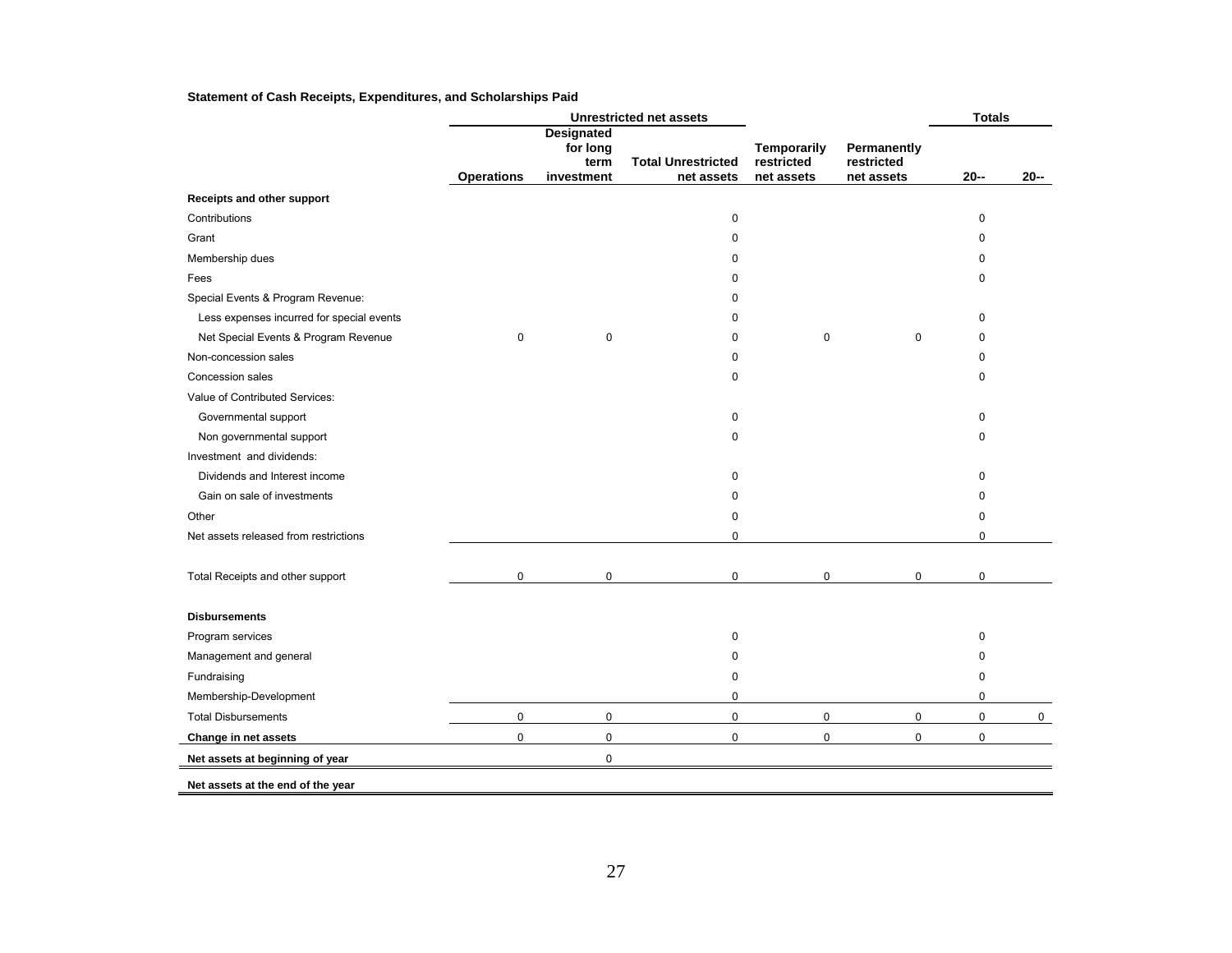#### **Statement of Functional Expenses**

|                                                               |                                         | <b>Program Services</b>   |                                            |                                            | <b>Supporting Services</b> |                    |                           |                                                      | <b>Totals</b>                                |               |        |
|---------------------------------------------------------------|-----------------------------------------|---------------------------|--------------------------------------------|--------------------------------------------|----------------------------|--------------------|---------------------------|------------------------------------------------------|----------------------------------------------|---------------|--------|
|                                                               | <b>Scrub Jay</b><br>Research<br>Project | <b>Exhibit</b><br>Project | Scrub Jay<br>Habitat<br><b>Restoration</b> | <b>Total</b><br>Program<br><b>Services</b> | Management<br>& General    | <b>Fundraising</b> | Membership<br>Development | <b>Total</b><br><b>Supporting</b><br><b>Services</b> | Total<br>Govern-<br>mental<br><b>Support</b> | $20 -$        | $20 -$ |
| <b>Personnel expenses</b>                                     |                                         |                           |                                            |                                            |                            |                    |                           |                                                      |                                              |               |        |
| Payroll taxes & employee benefits                             |                                         |                           |                                            | 0                                          |                            |                    |                           | 0                                                    |                                              | 0             |        |
| Total salaries & related expense                              | $\mathsf 0$                             | 0                         | $\pmb{0}$                                  | $\mathsf{O}\xspace$                        | $\mathbf 0$                | $\mathsf 0$        | 0                         | $\pmb{0}$                                            |                                              | 0             |        |
| <b>Contracted services</b>                                    |                                         |                           |                                            |                                            |                            |                    |                           |                                                      |                                              |               |        |
| Construction & design                                         |                                         |                           |                                            | 0                                          |                            |                    |                           | 0                                                    |                                              | 0             |        |
| Landscape                                                     |                                         |                           |                                            | $\mathbf 0$                                |                            |                    |                           | 0                                                    |                                              | $\mathbf 0$   |        |
| Other                                                         |                                         |                           |                                            | $\mathbf 0$                                |                            |                    |                           | 0                                                    |                                              | $\mathbf 0$   |        |
| <b>Total Contracted Services</b>                              | $\mathbf 0$                             | $\mathbf 0$               | $\mathbf 0$                                | $\mathsf{O}\xspace$                        | $\mathsf{O}\xspace$        | $\mathbf 0$        | $\mathbf 0$               | $\mathbf 0$                                          |                                              | $\mathbf 0$   |        |
| <b>Direct expenses</b>                                        |                                         |                           |                                            |                                            |                            |                    |                           |                                                      |                                              |               |        |
| Materials, supplies, equipment & rentals                      |                                         |                           |                                            | 0                                          |                            |                    |                           | 0                                                    |                                              | $\mathbf 0$   |        |
| Printing & publications                                       |                                         |                           |                                            | 0                                          |                            |                    |                           | 0                                                    |                                              | 0             |        |
| Conferences, conventions & meetings                           |                                         |                           |                                            | <sup>0</sup>                               |                            |                    |                           | O                                                    |                                              | $\Omega$      |        |
| Postage, shipping & messenger                                 |                                         |                           |                                            | $\Omega$                                   |                            |                    |                           | ი                                                    |                                              | 0             |        |
| Food, entertainment & meals                                   |                                         |                           |                                            | 0                                          |                            |                    |                           | ŋ                                                    |                                              | $\Omega$      |        |
| Purchase for re-sale                                          |                                         |                           |                                            | $\Omega$                                   |                            |                    |                           | 0                                                    |                                              | 0             |        |
| Travel                                                        |                                         |                           |                                            | <sup>0</sup>                               |                            |                    |                           | $\Omega$                                             |                                              | 0             |        |
| Staff support                                                 |                                         |                           |                                            | 0                                          |                            |                    |                           | 0                                                    |                                              | 0             |        |
| Cost of park facilities                                       |                                         |                           |                                            | 0                                          |                            |                    |                           | ი                                                    |                                              | O             |        |
| Cost of park revenues                                         |                                         |                           |                                            | 0                                          |                            |                    |                           | 0                                                    |                                              | 0             |        |
| Advertising<br>Professional fees, trainers &<br>demonstrators |                                         |                           |                                            | $\Omega$<br>0                              |                            |                    |                           | 0<br>0                                               |                                              | $\Omega$<br>O |        |
| Office expenses                                               |                                         |                           |                                            | 0                                          |                            |                    |                           | 0                                                    |                                              | 0             |        |
| Telephone                                                     |                                         |                           |                                            | n                                          |                            |                    |                           | 0                                                    |                                              | 0             |        |
| Research Equipment & Supplies                                 |                                         |                           |                                            | 0                                          |                            |                    |                           | $\Omega$                                             |                                              | $\mathbf 0$   |        |
| Total direct expenses                                         | $\mathbf 0$                             | $\mathbf 0$               | $\mathbf 0$                                | $\pmb{0}$                                  | $\mathbf 0$                | $\mathbf 0$        | $\Omega$                  | $\mathbf 0$                                          |                                              | $\mathbf 0$   |        |
| Total expenses before depreciation                            | 0                                       | $\mathbf 0$               | 0                                          | 0                                          | 0                          | 0                  | 0                         | 0                                                    |                                              | 0             | 0      |
| Depreciation                                                  |                                         |                           |                                            | 0                                          |                            |                    |                           | 0                                                    |                                              | 0             |        |
| Total expenses after depreciation                             | 0                                       | 0                         | 0                                          | $\mathsf 0$                                | 0                          | 0                  | $\mathbf 0$               | 0                                                    |                                              | 0             |        |
| Total Expenses beginning of year                              |                                         |                           | $\pmb{0}$                                  | $\pmb{0}$                                  |                            | $\pmb{0}$          |                           | $\pmb{0}$                                            |                                              | $\pmb{0}$     |        |
| Total Expenses end of year                                    | 0                                       | 0                         | 0                                          | 0                                          | 0                          | 0                  | 0                         | 0                                                    |                                              | 0             | 0      |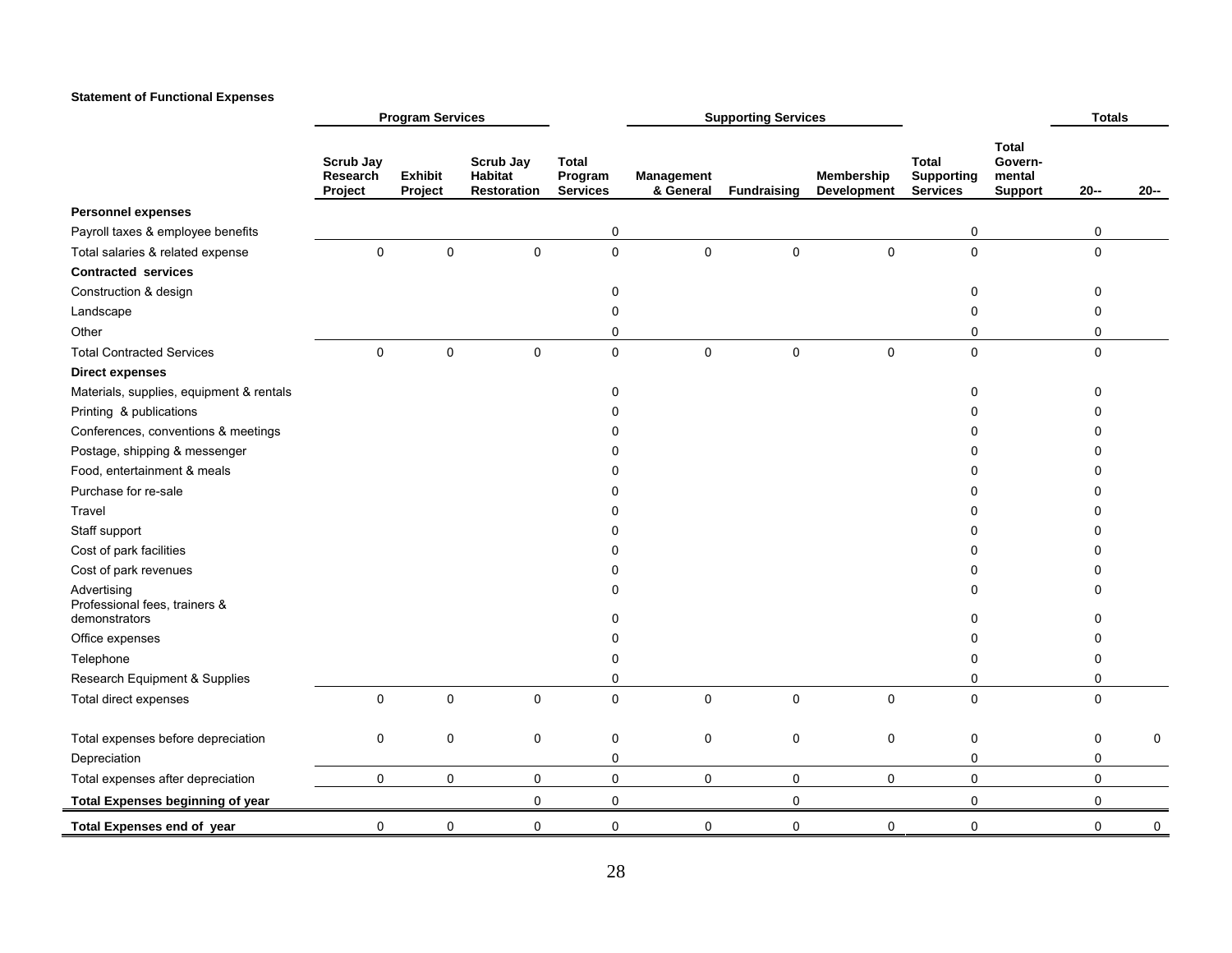#### **Appendix 5.0 CSO Annual Financial Report Tracking Process**

The CSO Agreement identifies the Park Manager as the contract manager for the Department. As the contract manager it is the responsibility of the Park Manager to ensure that all aspects of the contract are followed by both the Division and the CSO. Therefore, the Park Manager is the initial point of contact for the CSO and receives all reports from the CSO including the annual financial report.

#### **Annual Financial Report and Statement of Accomplishments and Goals**

- Each CSO is required to submit an annual financial report to the Park Manager within six months following the end of the CSO's fiscal year. This report is a summary of the income and expenditures for the fiscal year as well as highlights of accomplishments. In lieu of the report, the CSO may submit a copy of their filed 990 IRS tax form with Schedule A attached.
- The Park Manager will date stamp the report to document its receipt. The Park Manager will keep a copy and send the original report with a letter providing an overview of the effectiveness of the CSO that fiscal year to the District PPDS for transmittal to the Bureau of Operational Services.
- If the report is not received by the due date, the Park Manager will send a letter to the CSO president reminding him/her of the delinquency and to inform him/her the CSO has an additional 30 working days to submit the report.
- If the report is not received within 30 working days, the manager will send a second letter to the CSO president advising him/her to submit the report within 30 days of receipt of the second notification or the contract may be terminated and the CSO dissolved.
- If the report is not received within 30 days following receipt of the second notification, the Park Manager will contact the District Bureau Chief who will coordinate the termination of the contract with the Bureau of Operational Services and the CSO President or Board. The termination process begins with the Division Director sending a letter advising the CSO president of the termination of the contract and the dissolution of the CSO.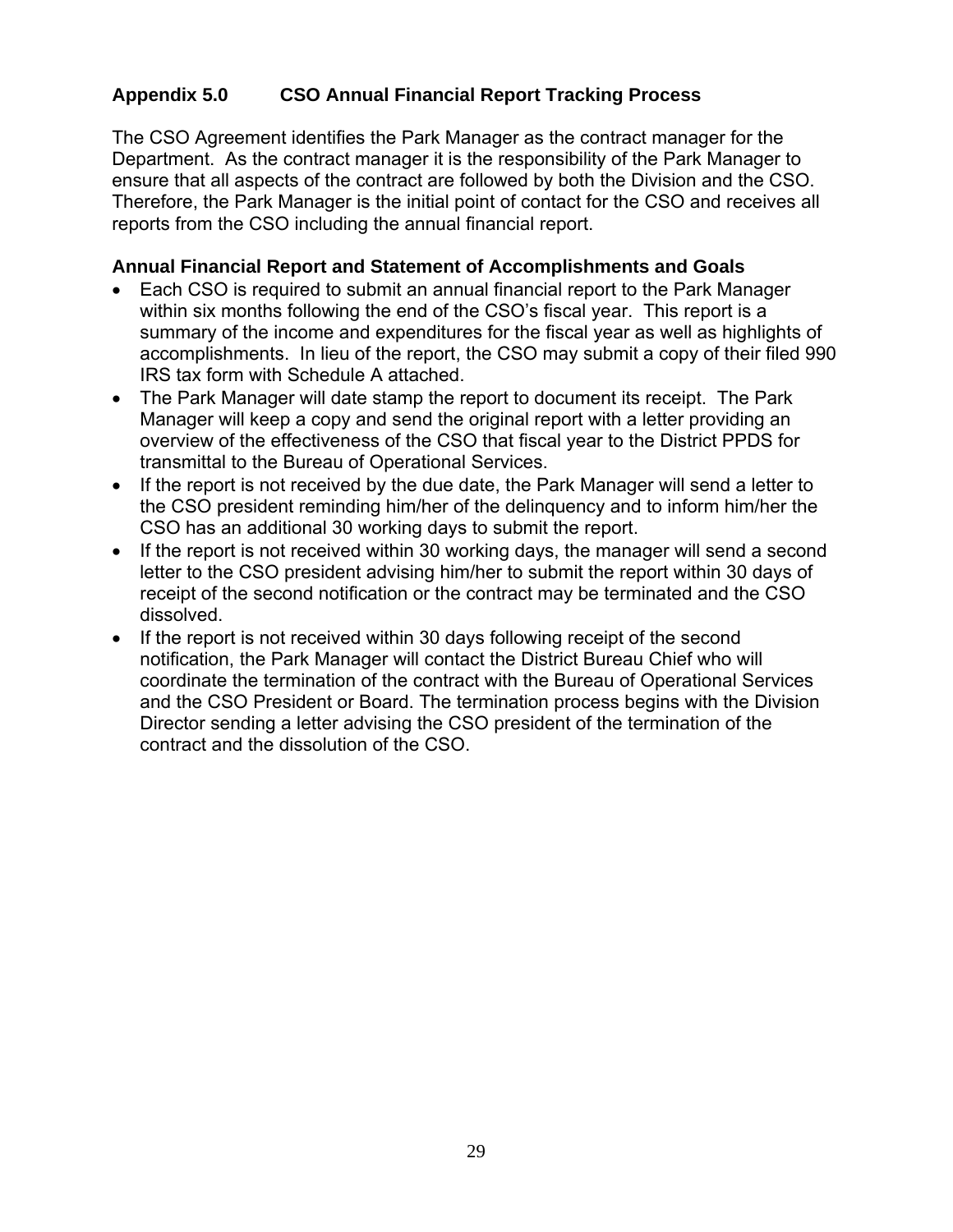#### **Appendix 6.0 CSO Management Review Documents**

#### **CSO Self-Assessment**

Every other year the CSO board should complete this Self-Assessment and submit to the District Park Programs Development Specialist.

| Name of CSO:                     |  |  |  |
|----------------------------------|--|--|--|
| Date of<br>Assessment:           |  |  |  |
| <b>Members</b><br>participating: |  |  |  |

| What is our mission?             |  |
|----------------------------------|--|
| Who is our customer?             |  |
| What does the<br>customer value? |  |
| What are our results?            |  |
| What is our plan?                |  |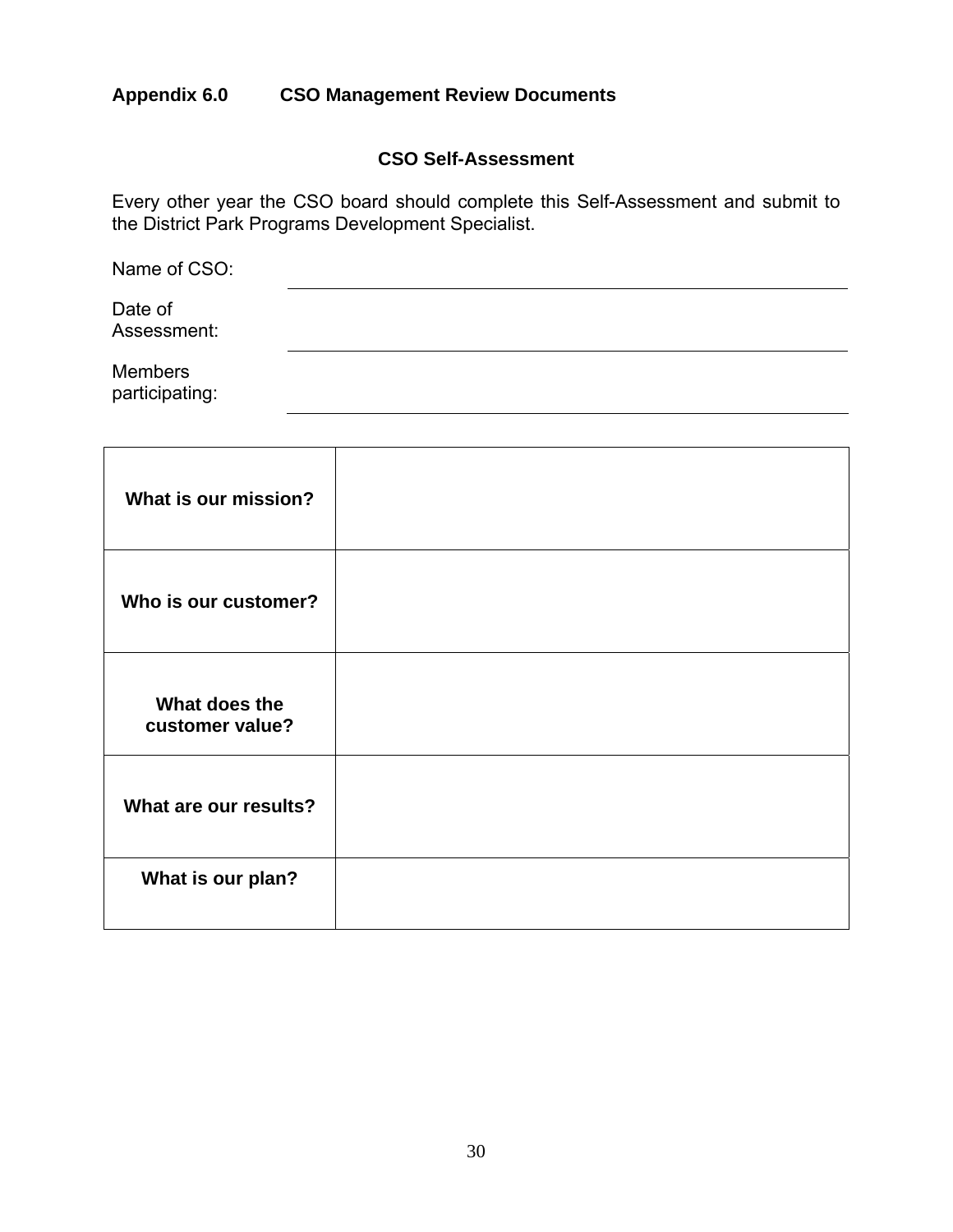#### **CSO Documentation Checklist prior to assessment**

**CSO: Date:** 

| Documentation                                        | Assessment #l    | Where to find           | $\sqrt{}$ |
|------------------------------------------------------|------------------|-------------------------|-----------|
| <b>Annual Financial Report</b>                       | 1                | <b>PPDS</b>             |           |
| Annual Audit (if applicable)                         | $\overline{2}$   | <b>PPDS</b>             |           |
| Annual CSO Program Plan                              | 3                | <b>PM</b>               |           |
| Worker's Comp Insurance Policy                       | $\overline{4}$   | CSO                     |           |
|                                                      |                  |                         |           |
| Written Approval of CSO's Program Plan               | 5                | PM/CSO                  |           |
| <b>Board Meeting Minutes</b>                         | 6                | PM/CSO                  |           |
| Park Unit Management Plan                            | $\overline{7}$   | PM/CSO                  |           |
| Park's Annual Budget Request                         | 8                | PM/CSO                  |           |
| Park's Annual Approved Budget                        | $\boldsymbol{9}$ | PM/CSO                  |           |
| Park's Current List of Projects                      | 10               | PM/CSO                  |           |
| <b>Board Member Application/Agreement</b>            | 11               | PM/CSO                  |           |
|                                                      |                  |                         |           |
| Agency Approved Grant Applications                   | 13               | PM/CSO                  |           |
| Written Policy - Bank Deposits, Reconciliations      | 16               | <b>CSO</b>              |           |
| Written Policy - Cash Handling                       | 18, 52           | CSO                     |           |
| <b>CSO Agreement</b>                                 | 19               | <b>PPDS</b>             |           |
|                                                      |                  |                         |           |
| DR-15's (Sales tax collection form, if applicable)   | 20               | CSO                     |           |
| Florida Not for Profit Corporation Annual Report     | 21               | <b>CSO/PPDS</b>         |           |
| <b>Board Membership Roster</b>                       | 23               | CSO                     |           |
| <b>Master Minute Book</b>                            | 24               | $\overline{\text{CSO}}$ |           |
|                                                      |                  |                         |           |
| IRS Form 990 or 990EZ                                | 32               | <b>CSO/PPDS</b>         |           |
|                                                      |                  |                         |           |
| <b>Best Practices</b>                                |                  |                         |           |
|                                                      |                  |                         |           |
| Written Policy - Finances                            | 37               | CSO                     |           |
| <b>CSO Annual Budget</b>                             | 38               | CSO                     |           |
| Written Policy- Expenses Not Budgeted                | 39               | CSO                     |           |
| Written Policy - Check Handling                      | 45               | CSO                     |           |
| Proof of Bond (Signatory with authority to withdraw) | 46               | <b>CSO</b>              |           |
| Written Policy - Gift Acceptance                     | 50               | $\overline{\text{CSO}}$ |           |
| Written Policy - Investments                         | 51               | <b>CSO</b>              |           |
| Gift Shop Inventory Records (if applicable)          | 53               | <b>CSO</b>              |           |
| <b>Written Business Dealings</b>                     | 54               | <b>CSO</b>              |           |
| Written Procedures - Managing Contracts              | 56               | <b>CSO</b>              |           |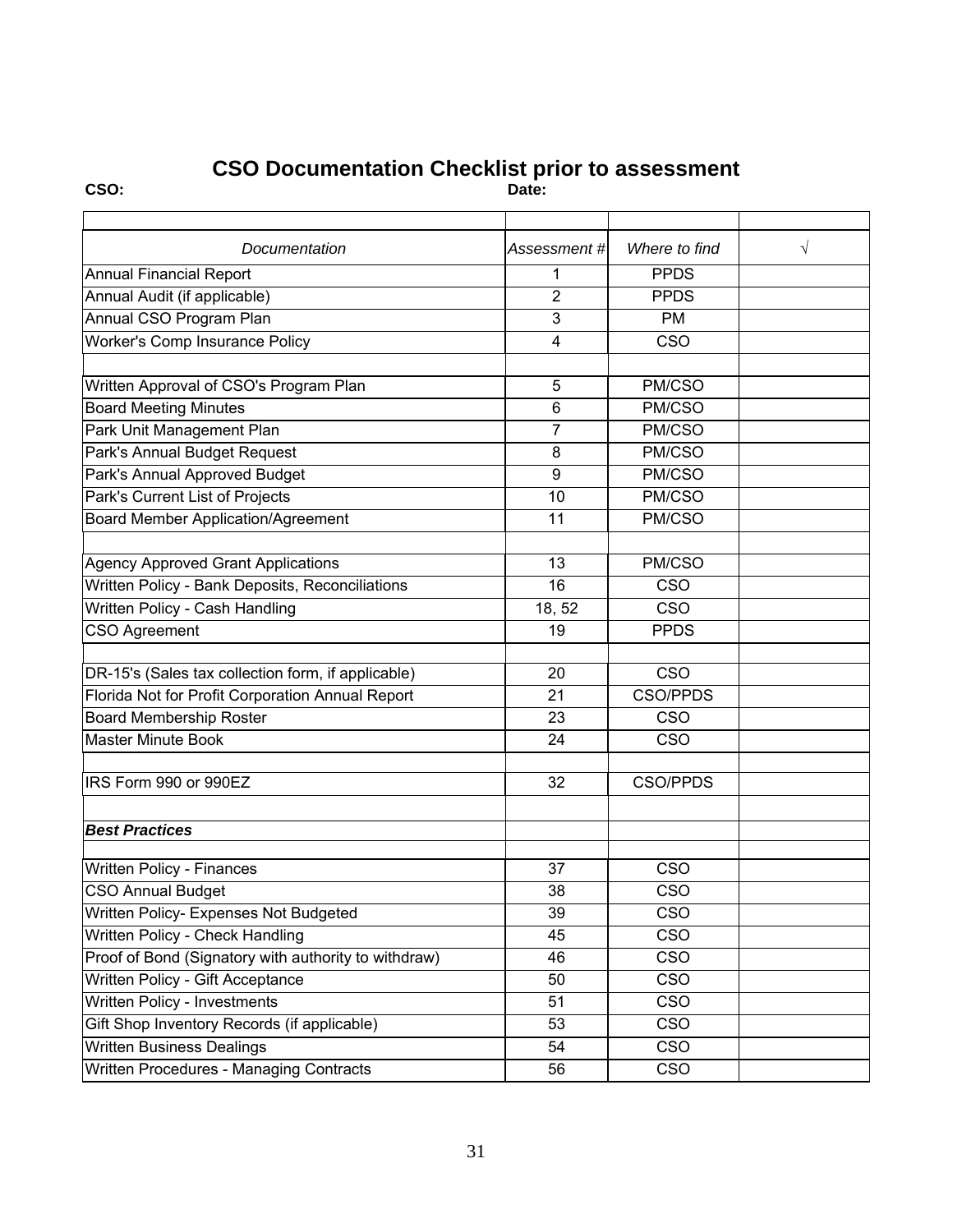#### **Citizen Support Organization Assessment**

The purpose of the CSO management assessment is to provide the Citizen Support Organization, Park Manager and Park Programs Development Specialist an opportunity to discuss the CSO's current management approach. The checklist process provides tools and resources that will enable the CSO to meet its goals and purpose of supporting state parks.

| <b>Signature Page</b>                                                                                                                                                                                     |  |             |                  |             |  |  |  |  |
|-----------------------------------------------------------------------------------------------------------------------------------------------------------------------------------------------------------|--|-------------|------------------|-------------|--|--|--|--|
| <b>State Park</b>                                                                                                                                                                                         |  |             |                  |             |  |  |  |  |
| <b>Citizen Support Organization</b>                                                                                                                                                                       |  |             |                  |             |  |  |  |  |
| <b>Date</b>                                                                                                                                                                                               |  |             |                  |             |  |  |  |  |
| <b>Interviewee</b>                                                                                                                                                                                        |  |             |                  |             |  |  |  |  |
| <b>Signatures</b>                                                                                                                                                                                         |  |             |                  |             |  |  |  |  |
| <b>Title</b>                                                                                                                                                                                              |  | <b>Name</b> | <b>Signature</b> | <b>Date</b> |  |  |  |  |
| <b>CSO President</b>                                                                                                                                                                                      |  |             |                  |             |  |  |  |  |
| <b>Park Manager</b>                                                                                                                                                                                       |  |             |                  |             |  |  |  |  |
| <b>District PPDS</b>                                                                                                                                                                                      |  |             |                  |             |  |  |  |  |
| <b>District Bureau Chief</b>                                                                                                                                                                              |  |             |                  |             |  |  |  |  |
|                                                                                                                                                                                                           |  |             |                  |             |  |  |  |  |
|                                                                                                                                                                                                           |  |             |                  |             |  |  |  |  |
|                                                                                                                                                                                                           |  |             |                  |             |  |  |  |  |
| Completed and signed assessments are to be mailed once every four years to the Bureau of Operational Services, 3900<br>Commonwealth Blvd., MS 535, Tallahassee, Florida 32399-3000, C/O Wayne Hrydziusko. |  |             |                  |             |  |  |  |  |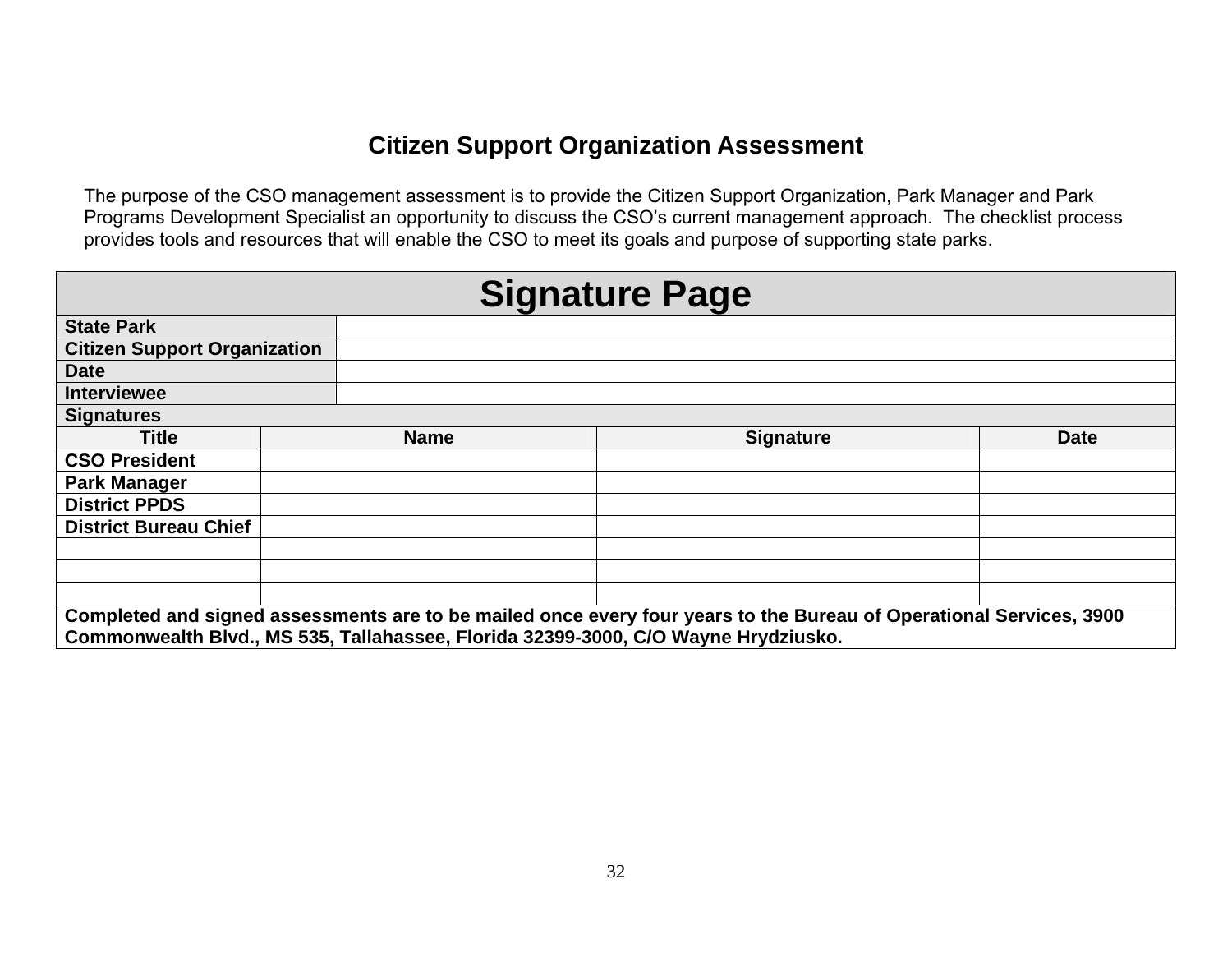# **Governing & Financial Standards**

|                | <b>GOVERNANCE</b>                                                   |     |           |                 |  |  |  |
|----------------|---------------------------------------------------------------------|-----|-----------|-----------------|--|--|--|
| <b>No</b>      | <b>Indicators</b>                                                   | Yes | <b>No</b> | <b>Comments</b> |  |  |  |
| 1              | Does the Park Manager attend all board                              |     |           |                 |  |  |  |
|                | meetings?                                                           |     |           |                 |  |  |  |
| 2              | Does the board maintain a current and updated<br>membership roster? |     |           |                 |  |  |  |
| 3              | Does the board maintain a master minute book                        |     |           |                 |  |  |  |
|                | with a complete set of board minutes, starting                      |     |           |                 |  |  |  |
|                | with incorporation?                                                 |     |           |                 |  |  |  |
| 4              | Are minutes provided to the board for review                        |     |           |                 |  |  |  |
|                | and approval?                                                       |     |           |                 |  |  |  |
| 5              | Does the CSO have an annual meeting?                                |     |           |                 |  |  |  |
| 6              | Does the CSO conduct annual elections?                              |     |           |                 |  |  |  |
| $\overline{7}$ | How timely does the board fill a board                              |     |           |                 |  |  |  |
|                | vacancy?                                                            |     |           |                 |  |  |  |
| 8              | Does the CSO have a process to rotate board?                        |     |           |                 |  |  |  |
| 9              | Does the board have standing committees with                        |     |           |                 |  |  |  |
|                | a chair acting with filled slots as well as                         |     |           |                 |  |  |  |
|                | conducting activities?                                              |     |           |                 |  |  |  |

|                 | <b>PLANNING</b>                                 |     |           |                 |  |  |
|-----------------|-------------------------------------------------|-----|-----------|-----------------|--|--|
| <b>No</b>       | <b>Indicators</b>                               | Yes | <b>No</b> | <b>Comments</b> |  |  |
| 10              | Does the Park Manager provide written           |     |           |                 |  |  |
|                 | approval of the CSO's Program Plan?             |     |           |                 |  |  |
| 11              | Does the Park Manager provide the current Unit  |     |           |                 |  |  |
|                 | Management Plan to the board?                   |     |           |                 |  |  |
| 12 <sup>2</sup> | Does the Park Manager provide the park's        |     |           |                 |  |  |
|                 | annual budget request to the board?             |     |           |                 |  |  |
| 13 <sup>1</sup> | Does the Park Manager provide the annual        |     |           |                 |  |  |
|                 | approved park budget to the board?              |     |           |                 |  |  |
| 14              | Does the Park Manager provide a current list of |     |           |                 |  |  |
|                 | project needs to the board? How frequently?     |     |           |                 |  |  |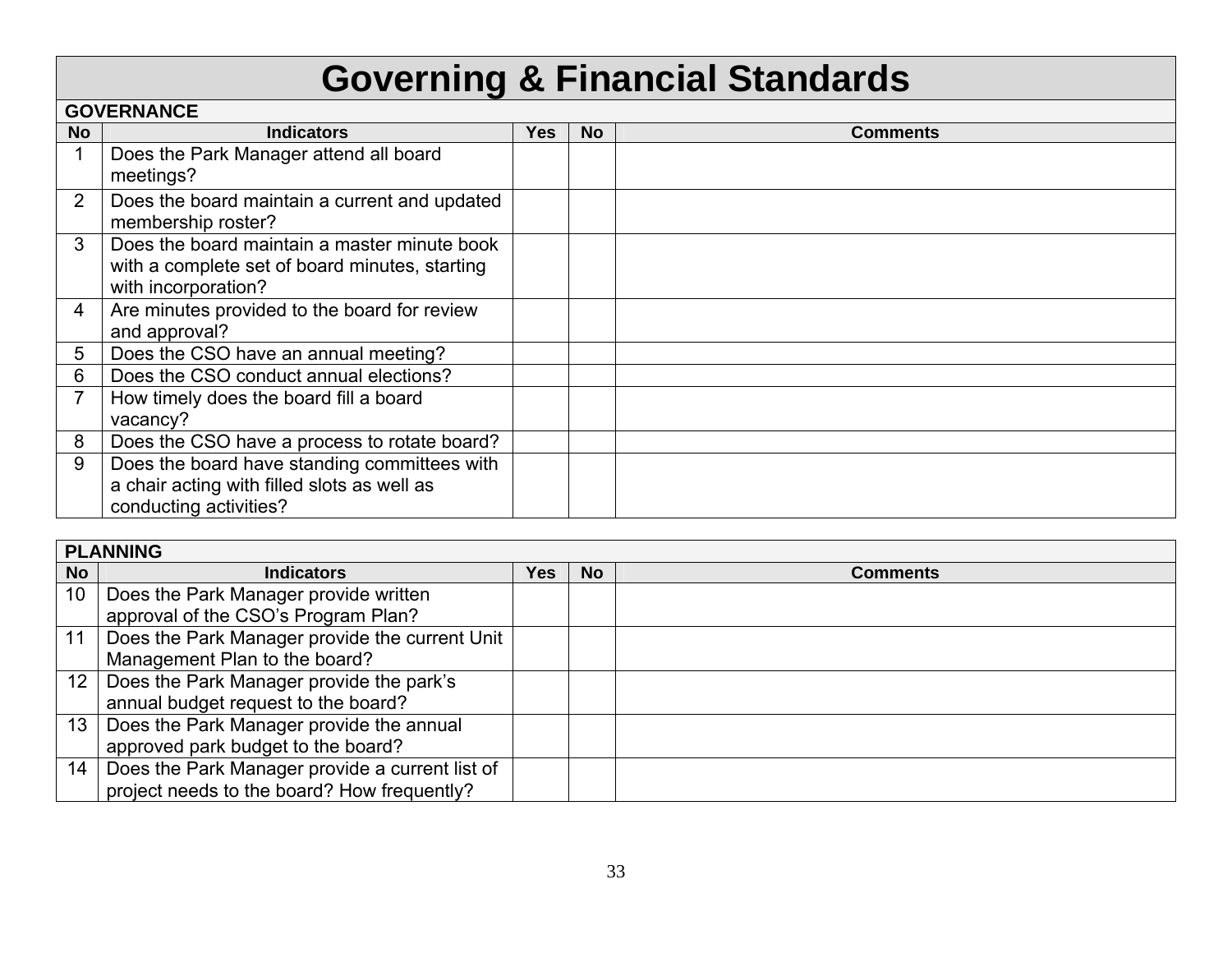|           | <b>TRANSPARENCY &amp; ACCOUNTABILITY</b>                                        |            |           |                 |  |  |
|-----------|---------------------------------------------------------------------------------|------------|-----------|-----------------|--|--|
| <b>No</b> | <b>Indicators</b>                                                               | <b>Yes</b> | <b>No</b> | <b>Comments</b> |  |  |
| 15        | Is the annual Financial Statement report                                        |            |           |                 |  |  |
|           | submitted on time and in the correct format? Is                                 |            |           |                 |  |  |
|           | the report current?                                                             |            |           |                 |  |  |
| 16        | Is the Annual Audit submitted on time and in                                    |            |           |                 |  |  |
|           | correct format?                                                                 |            |           |                 |  |  |
| 17        | Was the State of Florida, Department of State,                                  |            |           |                 |  |  |
|           | Not for Profit Corporation Annual Report filed in                               |            |           |                 |  |  |
|           | a timely manner?                                                                |            |           |                 |  |  |
| 18        | Are the CSO records available, upon request,                                    |            |           |                 |  |  |
|           | to the public for viewing including all                                         |            |           |                 |  |  |
|           | correspondence, financial, membership, and                                      |            |           |                 |  |  |
|           | other records?                                                                  |            |           |                 |  |  |
| 19        | Was the IRS Form 990 or 990 EZ submitted                                        |            |           |                 |  |  |
|           | annually and in a timely manner? (If required.)                                 |            |           |                 |  |  |
| 20        | Is the CSO in compliance with the IRS                                           |            |           |                 |  |  |
|           | requirements that all non profits make available                                |            |           |                 |  |  |
|           | for the past three year's IRS 990 Information                                   |            |           |                 |  |  |
|           | Tax Returns and their original Application for                                  |            |           |                 |  |  |
|           | Designation as an Exempt Organization to                                        |            |           |                 |  |  |
|           | anyone that requests them?                                                      |            |           |                 |  |  |
| 21        | Does the CSO provide required donation                                          |            |           |                 |  |  |
|           | receipts to donors?                                                             |            |           |                 |  |  |
| 22        | Are the CSO records available, upon request,                                    |            |           |                 |  |  |
|           | to the public for viewing including all                                         |            |           |                 |  |  |
|           | correspondence, financial, membership, and<br>other records?                    |            |           |                 |  |  |
|           |                                                                                 |            |           |                 |  |  |
| 23        | Are the employee tax and FICA withholding                                       |            |           |                 |  |  |
|           | remitted to the IRS in a timely manner in<br>accordance with those regulations? |            |           |                 |  |  |
| 24        | Do contracted employees meet Federal                                            |            |           |                 |  |  |
|           | requirements for this form of employment? Are                                   |            |           |                 |  |  |
|           |                                                                                 |            |           |                 |  |  |
|           |                                                                                 |            |           |                 |  |  |
|           | Disbursement records kept so 1099s can be<br>issued at year-end?                |            |           |                 |  |  |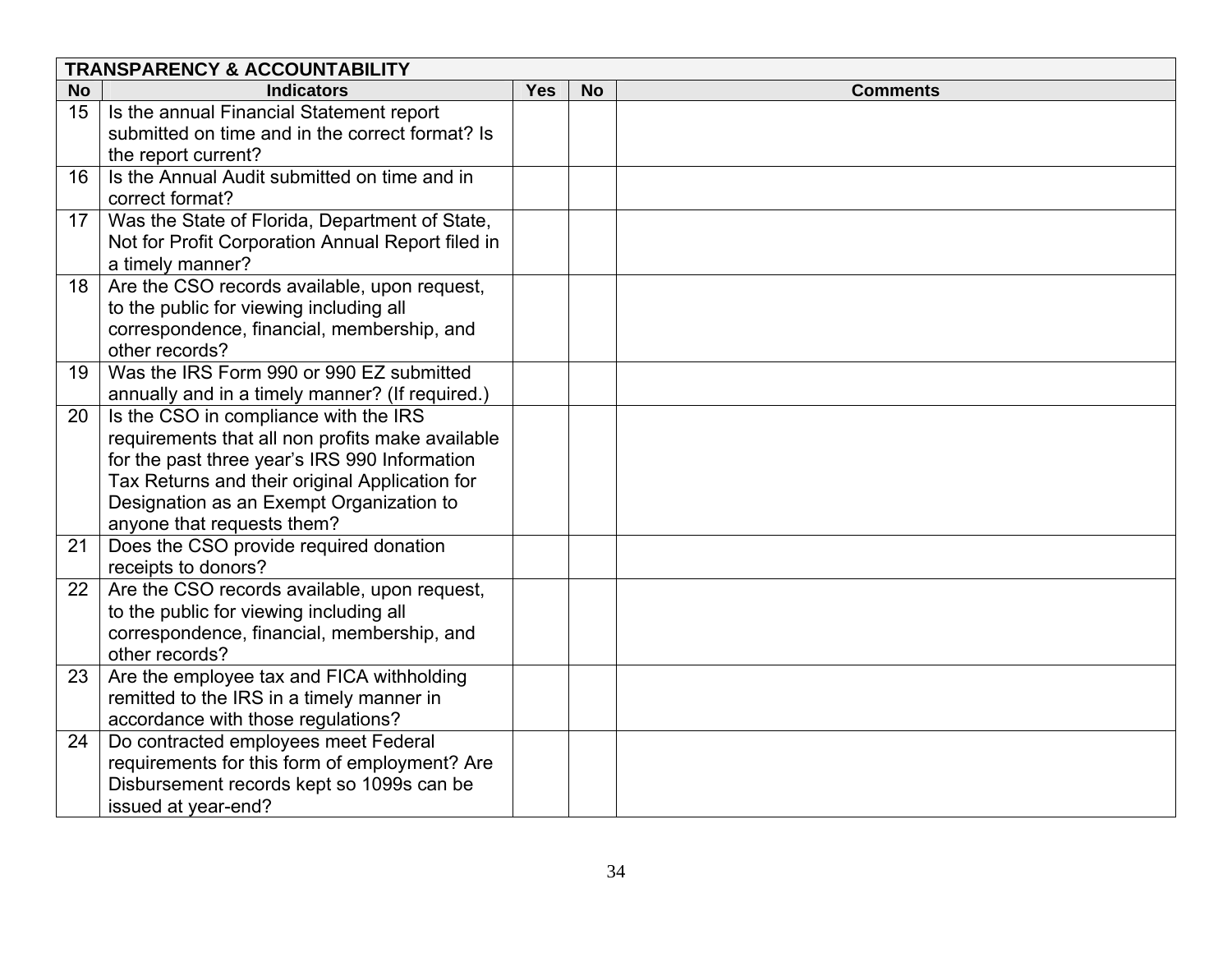|           | <b>FUNDRAISING/GRANTS MANAGEMENT</b>           |            |           |                 |  |  |
|-----------|------------------------------------------------|------------|-----------|-----------------|--|--|
| <b>No</b> | <b>Indicators</b>                              | <b>Yes</b> | <b>No</b> | <b>Comments</b> |  |  |
| 25        | Does the CSO conduct raffles? And,             |            |           |                 |  |  |
|           | accordingly, conduct raffles under state law?  |            |           |                 |  |  |
| 26        | Is the CSO aware of Division granting          |            |           |                 |  |  |
|           | guidelines, policy, and regulations?           |            |           |                 |  |  |
| 27        | Are all grant applications reviewed and        |            |           |                 |  |  |
|           | approved by appropriate agency staff prior to  |            |           |                 |  |  |
|           | submission?                                    |            |           |                 |  |  |
| 28        | Has the CSO entered into a joint grant         |            |           |                 |  |  |
|           | agreement with the Division?                   |            |           |                 |  |  |
| 29        | Are grant projects monitored for granting      |            |           |                 |  |  |
|           | agency guidelines - by a board designee?       |            |           |                 |  |  |
| 30        | Does the CSO have a written policy on bank     |            |           |                 |  |  |
|           | deposit activity based on the frequency of     |            |           |                 |  |  |
|           | received revenues?                             |            |           |                 |  |  |
| 31        | If park staff is handling CSO funds, are the   |            |           |                 |  |  |
|           | CSO guidelines, policy and safeguards for      |            |           |                 |  |  |
|           | handling funds consistent with the Division of |            |           |                 |  |  |
|           | Recreation and Parks' cash handling            |            |           |                 |  |  |
|           | procedures for its employees?                  |            |           |                 |  |  |
| 32        | Does the CSO have a written policy for the     |            |           |                 |  |  |
|           | handling of cash during special events?        |            |           |                 |  |  |
|           | Consider cash handling controls, guidelines,   |            |           |                 |  |  |
|           | and safe guards.                               |            |           |                 |  |  |
| 33        | Does the CSO board vote on, establish and      |            |           |                 |  |  |
|           | follow the board's financial policies?         |            |           |                 |  |  |

|           | <b>FUNDRAISING/GRANTS MANAGEMENT</b>          |     |           |                 |  |  |  |
|-----------|-----------------------------------------------|-----|-----------|-----------------|--|--|--|
| <b>No</b> | <b>Indicators</b>                             | Yes | <b>No</b> | <b>Comments</b> |  |  |  |
| 34        | Does the CSO board adopt an annual budget     |     |           |                 |  |  |  |
|           | that is comprehensive in its operating scope: |     |           |                 |  |  |  |
|           | programming, management, fund raising and     |     |           |                 |  |  |  |
|           | membership development?                       |     |           |                 |  |  |  |
| 35        | Does the board have a policy for approving    |     |           |                 |  |  |  |
|           | expenses which are not budgeted?              |     |           |                 |  |  |  |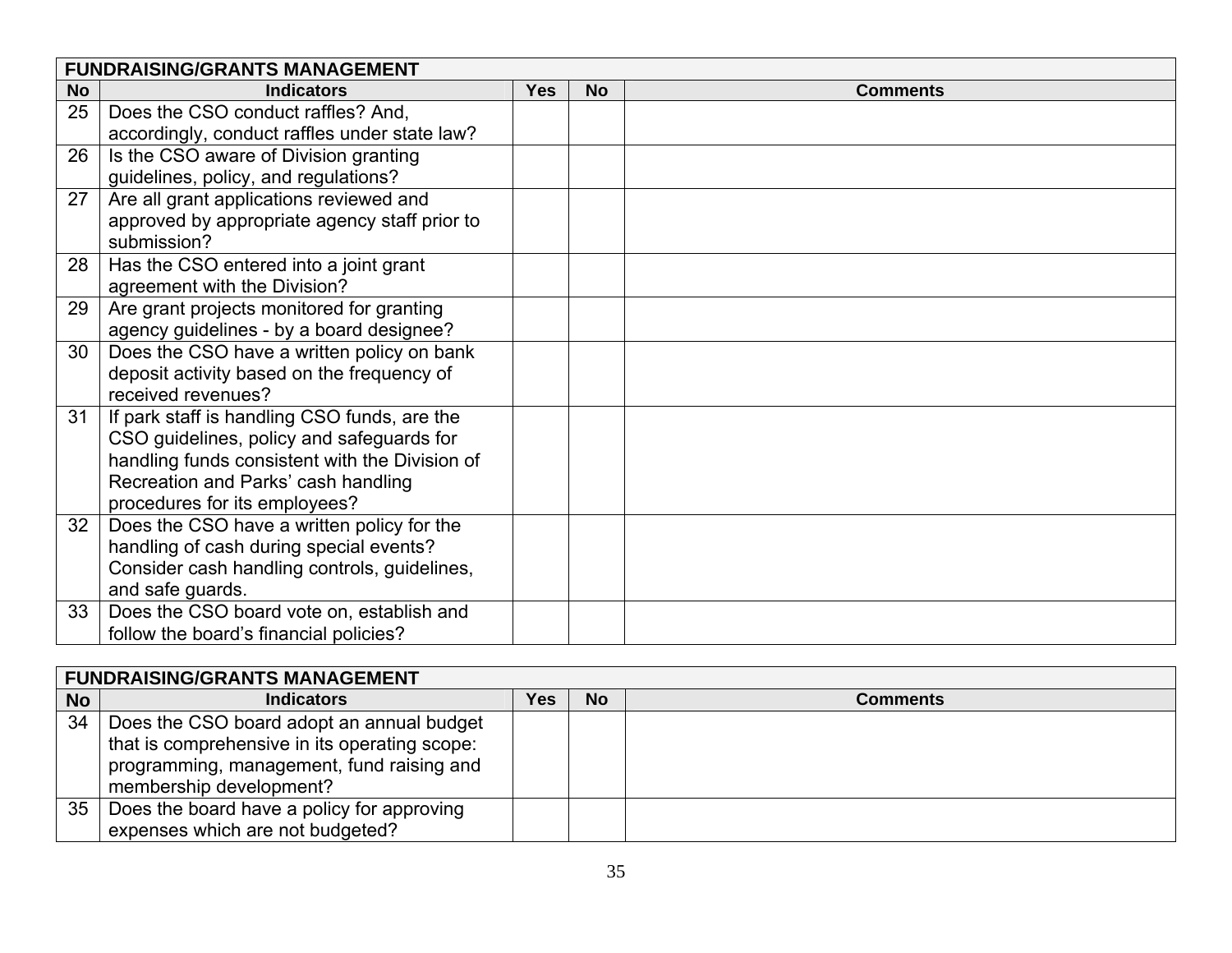| Does the board review and approve the annual    |                                                                                                                                                                                                                                 |  |
|-------------------------------------------------|---------------------------------------------------------------------------------------------------------------------------------------------------------------------------------------------------------------------------------|--|
|                                                 |                                                                                                                                                                                                                                 |  |
| Does the Financial Committee recommend an       |                                                                                                                                                                                                                                 |  |
| annual budget to the board and oversight of     |                                                                                                                                                                                                                                 |  |
|                                                 |                                                                                                                                                                                                                                 |  |
| Does the Financial Committee develop and        |                                                                                                                                                                                                                                 |  |
|                                                 |                                                                                                                                                                                                                                 |  |
| and other investment activities?                |                                                                                                                                                                                                                                 |  |
| Does the Audit Committee review expenditures    |                                                                                                                                                                                                                                 |  |
|                                                 |                                                                                                                                                                                                                                 |  |
| after the end of the fiscal year, annually?     |                                                                                                                                                                                                                                 |  |
| Were all funds received by the CSO deposited,   |                                                                                                                                                                                                                                 |  |
|                                                 |                                                                                                                                                                                                                                 |  |
| institution in a timely manner?                 |                                                                                                                                                                                                                                 |  |
| Does the CSO have a policy identifying          |                                                                                                                                                                                                                                 |  |
| authorized check signers and the number of      |                                                                                                                                                                                                                                 |  |
| signatures required on checks for specified     |                                                                                                                                                                                                                                 |  |
| dollar amounts?                                 |                                                                                                                                                                                                                                 |  |
| Are each designated signatory with authority to |                                                                                                                                                                                                                                 |  |
| withdraw funds bonded?                          |                                                                                                                                                                                                                                 |  |
|                                                 | <b>Financial Statement or Audit Report?</b><br>internal financial activities?<br>provide guidance for CSO investment portfolio<br>and checks for proper spending within 30 days<br>as defined in policy, in the CSO's financial |  |

|           | <b>Financial Management, continued</b>           |      |           |                 |  |  |  |
|-----------|--------------------------------------------------|------|-----------|-----------------|--|--|--|
| <b>No</b> | <b>Indicators</b>                                | Yes. | <b>No</b> | <b>Comments</b> |  |  |  |
| 43        | Are there designated individuals, other than the |      |           |                 |  |  |  |
|           | board member who has possession of the CSO       |      |           |                 |  |  |  |
|           | checkbook, who approve all expenses of the       |      |           |                 |  |  |  |
|           | CSO before a payment is made?                    |      |           |                 |  |  |  |
| 44        | Are the Bank monthly statements sent to the      |      |           |                 |  |  |  |
|           | individual who signs CSO checks?                 |      |           |                 |  |  |  |
| 45        | On a quarterly basis, does the finance           |      |           |                 |  |  |  |
|           | committee, review expenditures that exceed a     |      |           |                 |  |  |  |
|           | defined amount established through policy?       |      |           |                 |  |  |  |
| 46        | Does the CSO have a policy for gift              |      |           |                 |  |  |  |
|           | acceptance?                                      |      |           |                 |  |  |  |
| 47        | Does the CSO have a written policy related to    |      |           |                 |  |  |  |
|           | investments?                                     |      |           |                 |  |  |  |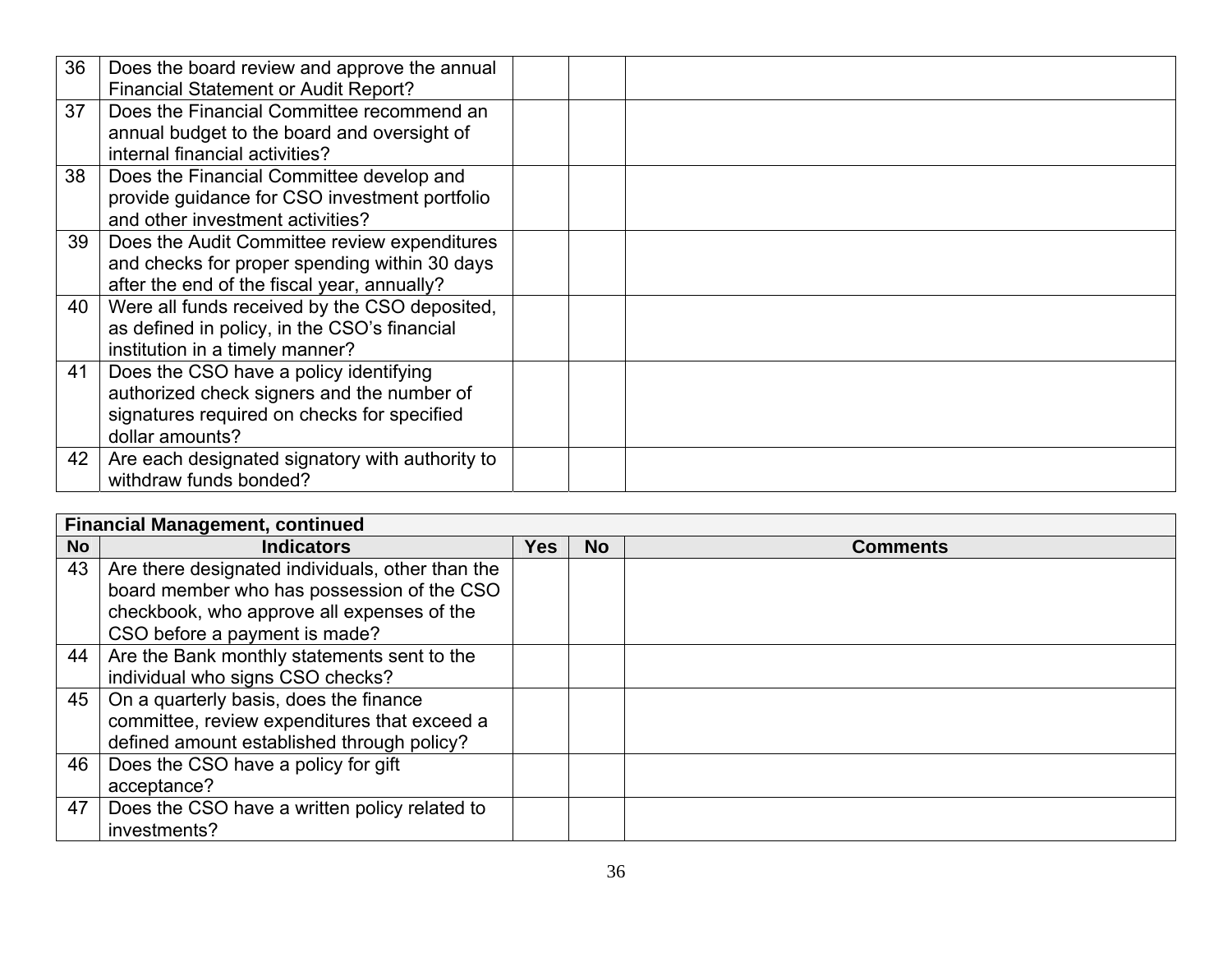|           | <b>Gift Shop Management</b>                       |            |           |                 |  |
|-----------|---------------------------------------------------|------------|-----------|-----------------|--|
| <b>No</b> | <b>Indicators</b>                                 | <b>Yes</b> | <b>No</b> | <b>Comments</b> |  |
| 48        | Does the CSO have a gift shop or a rental         |            |           |                 |  |
|           | operation?                                        |            |           |                 |  |
| 49        | Does the shop store or rental operation have a    |            |           |                 |  |
|           | written policy on cash transactions, cash         |            |           |                 |  |
|           | drawer operations, cash handling, cash deposit    |            |           |                 |  |
|           | and cash kept in park safes?                      |            |           |                 |  |
| 50        | Does the CSO take periodic inventories to         |            |           |                 |  |
|           | monitor the inventory against theft, to reconcile |            |           |                 |  |
|           | general ledger inventory information and to       |            |           |                 |  |
|           | maintain adequate inventory level?                |            |           |                 |  |
| 51        | Are business dealings with private business,      |            |           |                 |  |
|           | corporations, and other service providers in      |            |           |                 |  |
|           | writing?                                          |            |           |                 |  |
| 52        | Are those same business dealings reviewed         |            |           |                 |  |
|           | and monitored by the board or by the board        |            |           |                 |  |
|           | designee?                                         |            |           |                 |  |
| 53        | Are procedures established for managing           |            |           |                 |  |
|           | contracts?                                        |            |           |                 |  |
|           | <b>HUMAN RESOURCES</b>                            |            |           |                 |  |
| 54        | Does the CSO carry workers compensation           |            |           |                 |  |
|           | insurance for CSO employees?                      |            |           |                 |  |
| 55        | Does the park maintain a current file of          |            |           |                 |  |
|           | Volunteer Application/Agreements for each         |            |           |                 |  |
|           | board member?                                     |            |           |                 |  |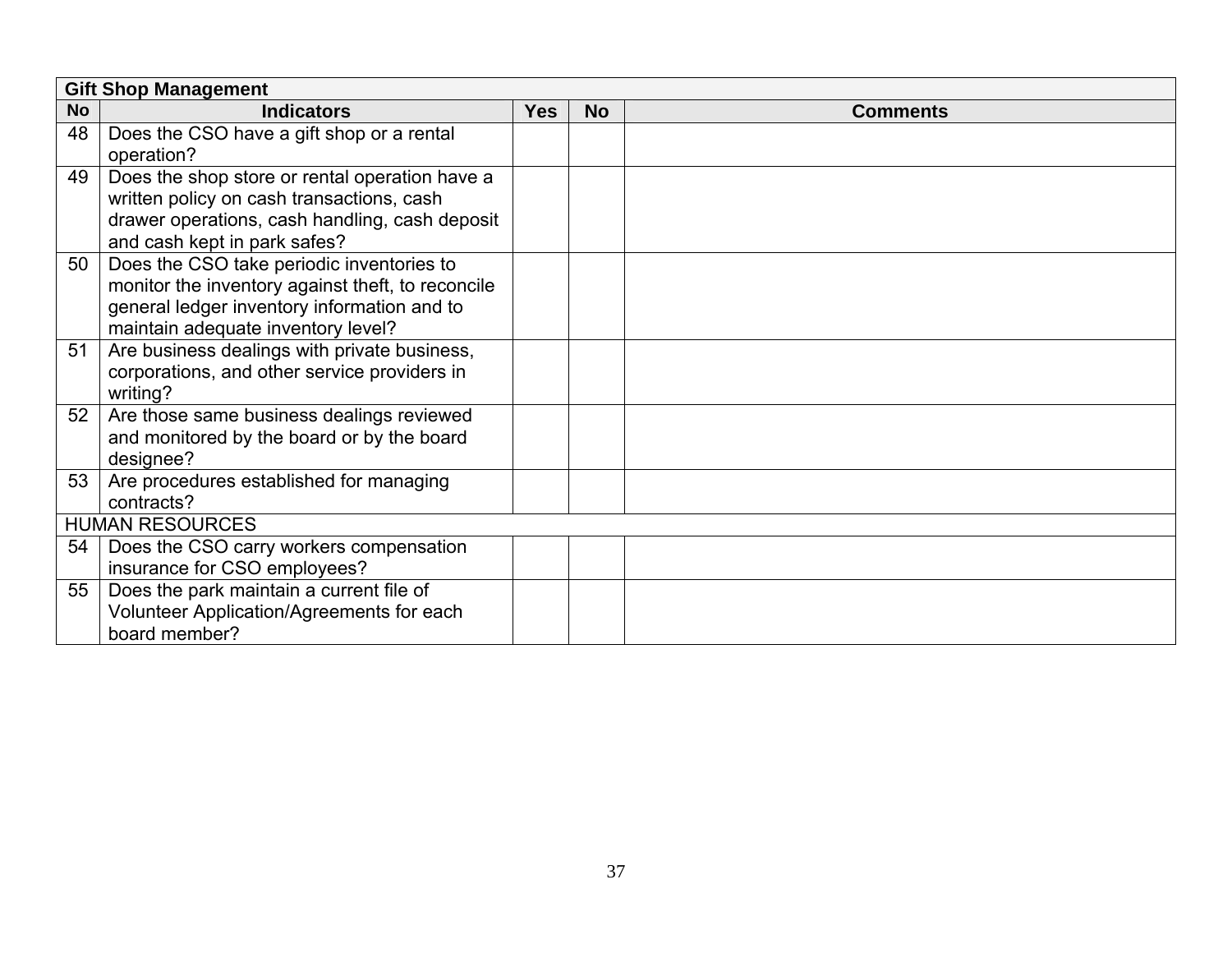#### **Appendix 7.0 CSO Annual Reporting Matrix**

| <b>Report</b>                                                                                                   | <b>Due Date</b>                                                              | <b>Recipient</b>                                                      |  |  |  |  |  |  |
|-----------------------------------------------------------------------------------------------------------------|------------------------------------------------------------------------------|-----------------------------------------------------------------------|--|--|--|--|--|--|
| <b>Secretary of State</b>                                                                                       |                                                                              |                                                                       |  |  |  |  |  |  |
| Florida Division of<br><b>Corporations Annual</b><br>Report                                                     | By May 1st each year                                                         | Park Programs Development<br>Specialist                               |  |  |  |  |  |  |
| <b>Department of Environmental Protection</b>                                                                   |                                                                              |                                                                       |  |  |  |  |  |  |
| <b>Annual Financial</b><br>Report                                                                               | Six months after close<br>of CSO fiscal year                                 | Park Manager                                                          |  |  |  |  |  |  |
| <b>Independent Annual</b><br><b>Financial Audit</b><br>(if applicable)                                          | 9 months after close of<br>CSO fiscal year                                   | <b>Auditor General and Division of</b><br><b>Recreation and Parks</b> |  |  |  |  |  |  |
| Annual Program Plan<br>Beginning of CSO fiscal<br>year                                                          |                                                                              | Park Manager                                                          |  |  |  |  |  |  |
| <b>Department of Revenue</b>                                                                                    |                                                                              |                                                                       |  |  |  |  |  |  |
| Sales and Use Tax<br>Return (if applicable)                                                                     | Monthly or quarterly<br>depending on volume                                  | <b>Florida Department of Revenue</b>                                  |  |  |  |  |  |  |
| <b>Internal Revenue Service</b>                                                                                 |                                                                              |                                                                       |  |  |  |  |  |  |
| <b>IRS Tax Return</b><br>Form 990 &<br>Standard A<br>Form 990 EZ &<br>Standard A<br>Form 990-N (e-<br>postcard) | The $15^{th}$ day of the $5^{th}$<br>month after close of<br>CSO fiscal year | <b>Internal Revenue Service</b>                                       |  |  |  |  |  |  |